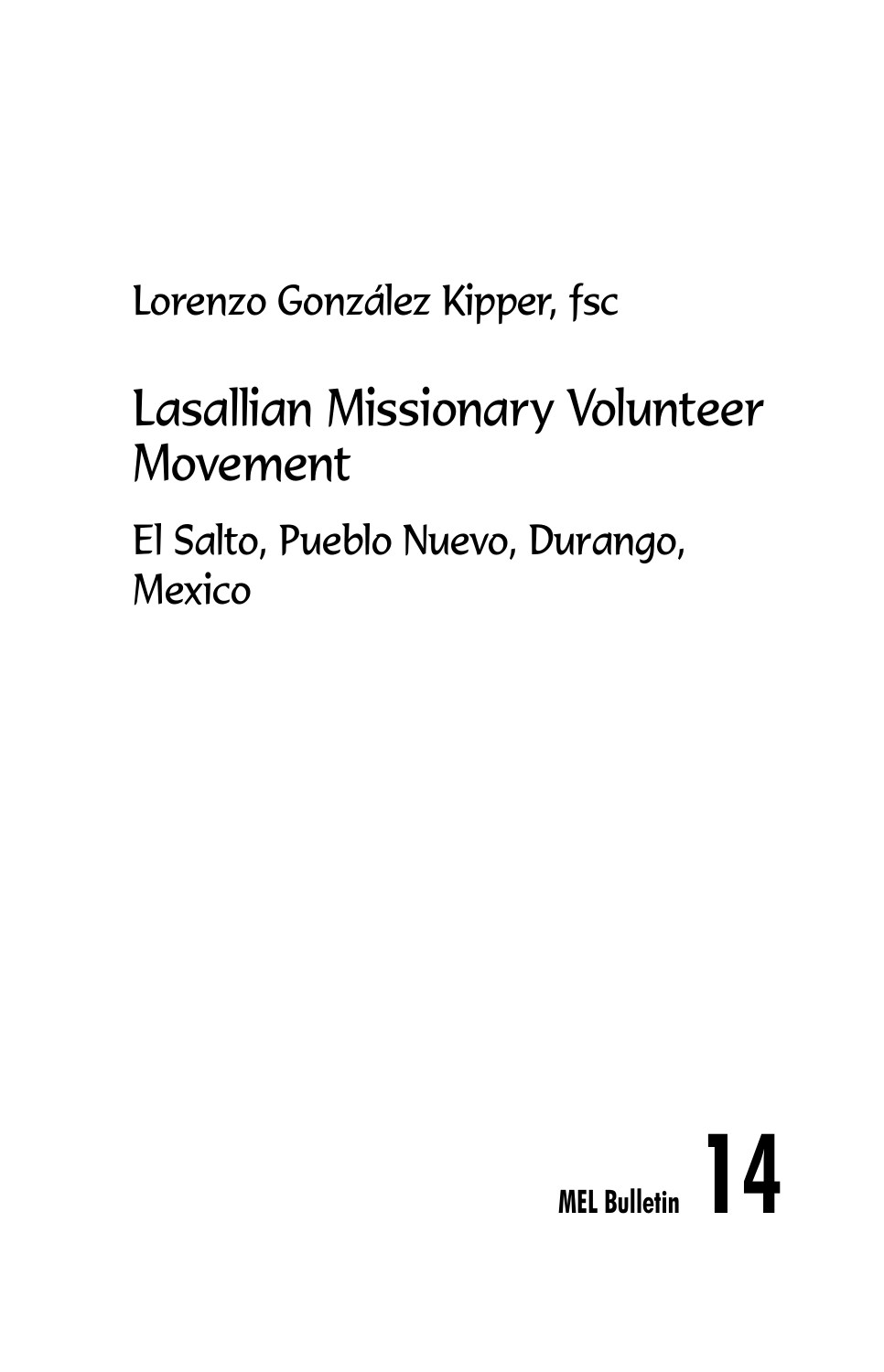Translator: Br. John BLEASE, FSC

Brothers of the Christian Schools via Aurelia 476 00165 Rome, Italy

December 2004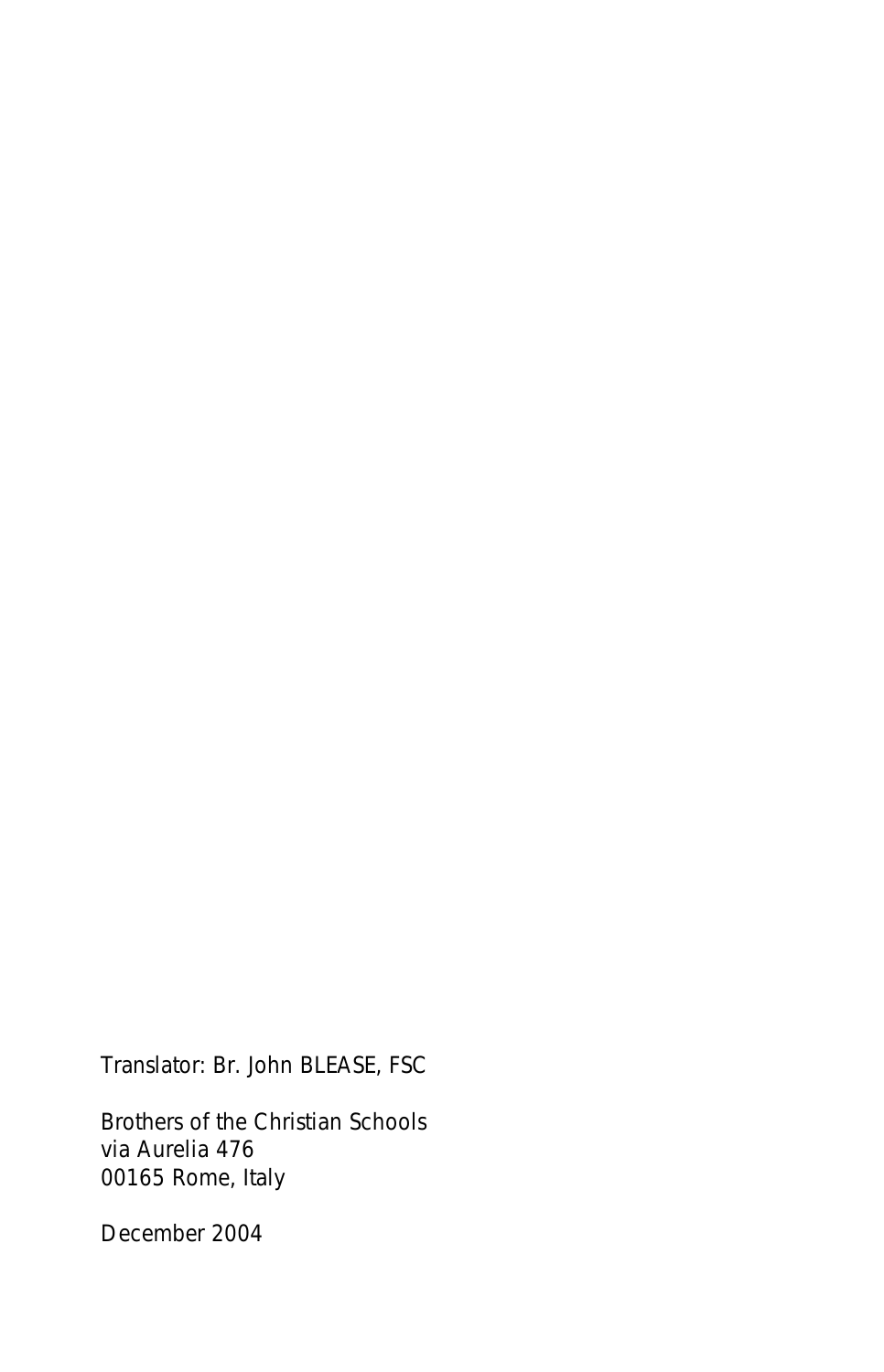In this MEL bulletin there will be presented a series of documents from the Lasallian Volunteer Movement of El Salto, Durango, Mexico, which will enable the reader to get to know the context, propositions, methodology and the life of the Community of Volunteers of El Salto and its apostolic outreach.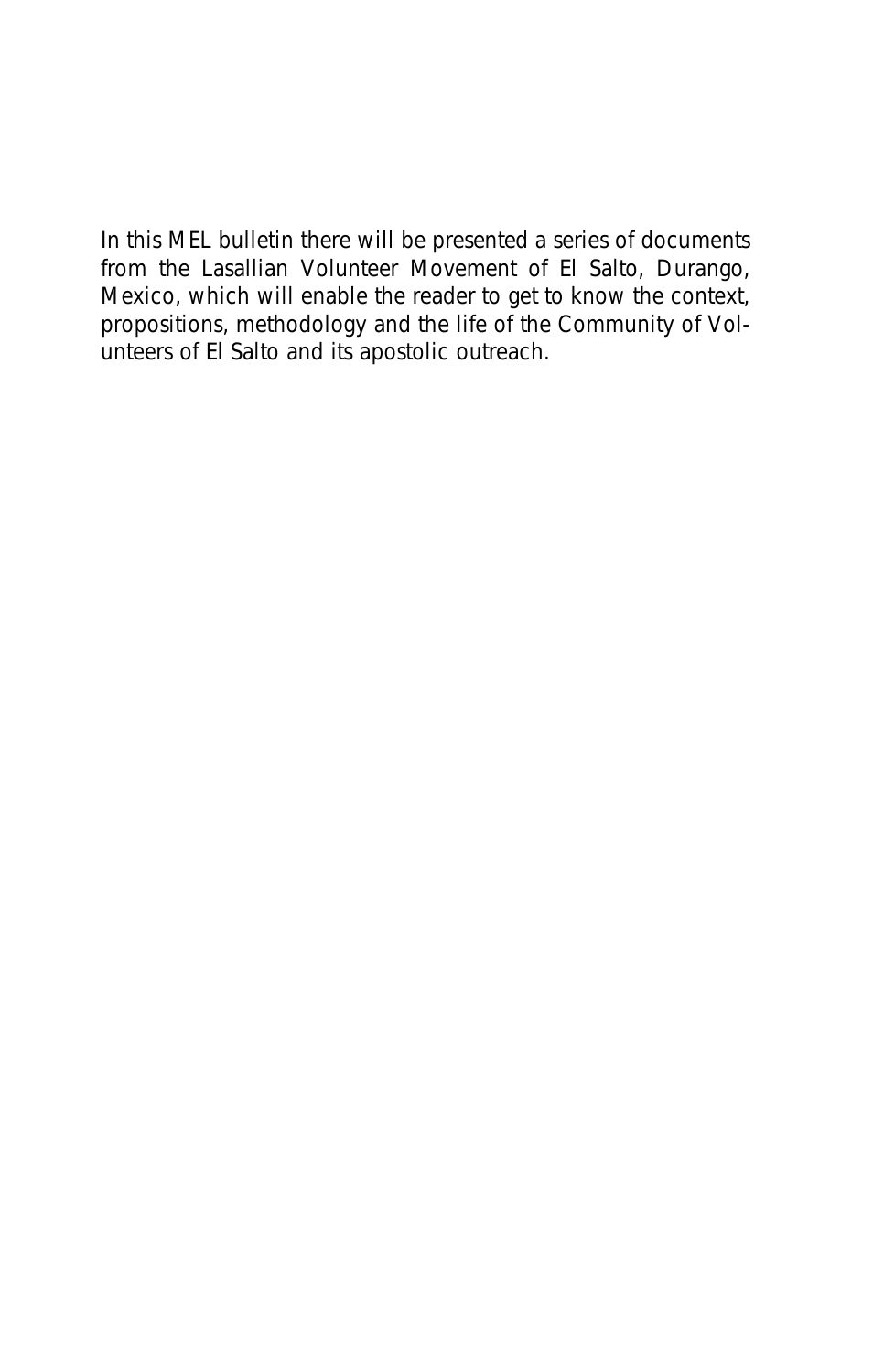# 1. Needs and the current situation

El Salto, Pueblo Nuevo, Durango, is a small city of some 60,000 inhabitants and it is located in the north-eastern part of the state of Durango. It is the administrative center of the municipality of Pueblo Nuevo and the episcopal seat of the prelature that bears its name. It is situated on the highway that connects Durango with Mazatlan, some 100 kilometers from the state capital. Deep in the western Sierra Madre mountains, El Salto acts as the commercial, social and political center of the small, mountain villages in the area. Although the Victoria Cultural and Social Center, home for the volunteers of the Sierra is located in El Salto, its activity and outreach takes place throughout the prelature. There are 15 parishes in the prelature with a land area of 18,492 square kilometers, which include 9 of the 38 municipalities of the state of Durango: Tamazula, Topia, Canelas, Otaez, San Dimas, Pueblo Nuevo and a portion of the Santiago Papasquiaro and Canatlan.

The Sierra is rich in natural resources: wood (pine, oak and strawberry trees), minerals (gold, silver, copper) and it is rich in the necessary resources which ensure agriculture, fruit-growing, cattleraising, pig farming, poultry farming, bee-keeping, trout farming and growing and harvesting flowers. Its comfortable climate and its isolated places have also favored the growing a production and commercialization of stimulants such as marijuana and poppies (opium).

The majority of the population are from the working class: sharecroppers, farmers, employees of the lumber companies, miners and businessmen. The middle class is made up of factory owners, those who work for mid-size companies, and those who represent larger firms. There is a small group involved with high-tech resources, some union or political leaders, a few involved with major firms and those who are involved in the commerce of stimulants.

Even though there are health centers in the towns located throughout the Sierra and there are doctors and assistants who visit the towns and settlements, many people prefer the traditional methods for cures based on natural products.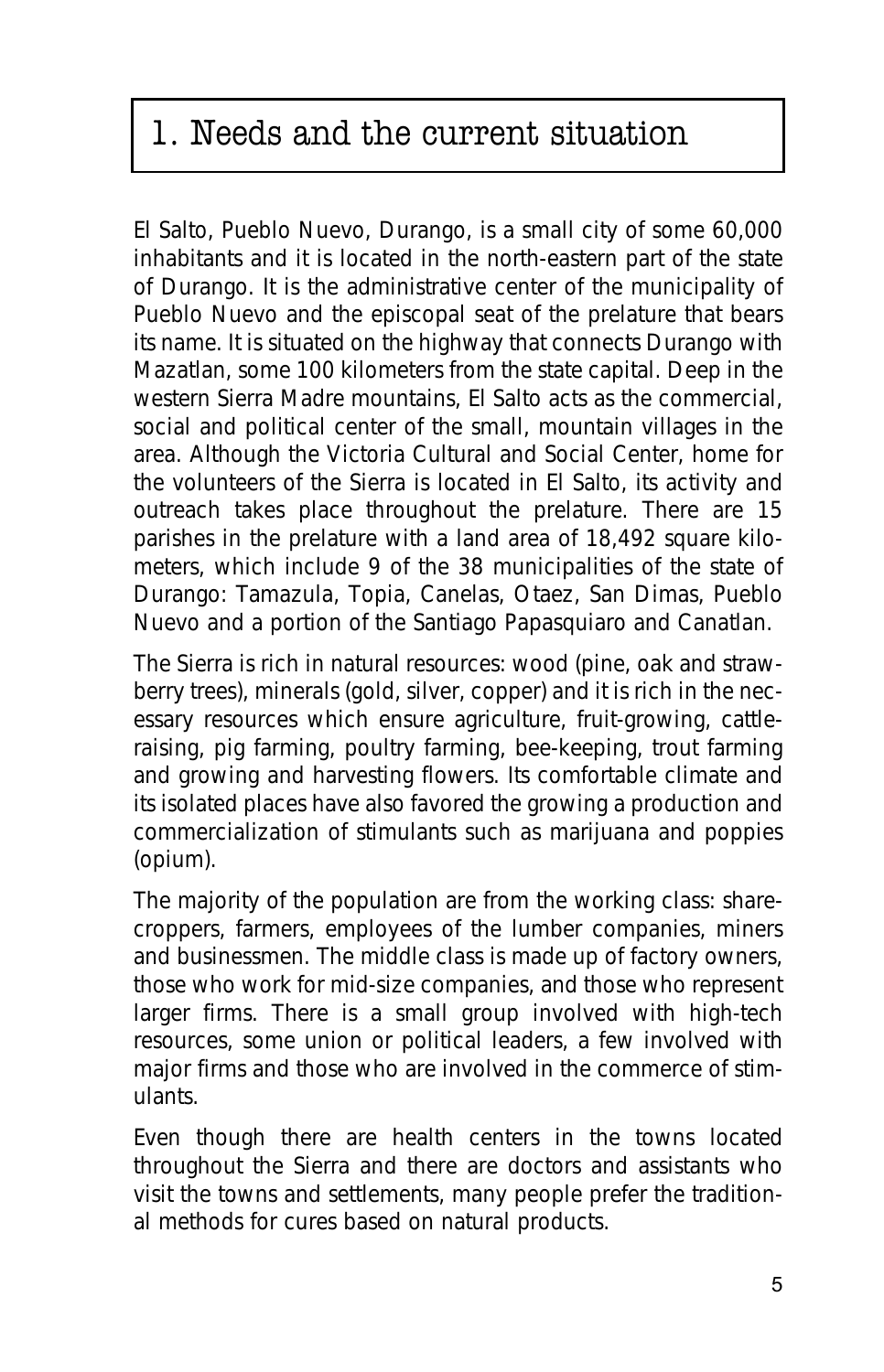The Mexican educational system today ensures that there are schools in all the towns of the Sierra. Children attend school usually up to the sixth grade of primary school. In some places there are television-based secondary school courses, with good academic programs but in general few students bother with this and even fewer continue after a short time. There are teachers who are very zealous in their efforts, others are mediocre and are often absent from their duties. Schooling among the adults is very low and young people tend to abandon their studies quickly and to not make any in-depth studies.

Economic profits are invested to satisfy the basic needs for nutrition, clothing, medicine and transportation. In many cases a significant amount is used for alcohol, prostitution, arms and drugs. Very little is invested in home improvements or programs to ensure a better future.

There are many examples of different religions present in the area. Members of Jehovah's Witness and Evangelicals have been making inroads on the Sierra and they make sure that there are Bible study meetings and worship services for their followers. The majority of the population (about 90%) say that they are Catholic. Their religious practices are generally simple and traditional: devotions, the celebration of patronal feasts, dances and the color of the local festivities in their simple houses of worship. There are persons who join more committed groups, with strong convictions and perseverance in their commitment as evangelists.

The visitor is struck by the characteristic values of the inhabitants along the Sierra: hospitality, generosity in sharing, the joy of living, family unity and perseverance in simple work all of which aim to satisfy basic personal and family needs.

The social, educational and religious problems that affect the population on the Sierra and which serve as the basic motivation for the presence of the Lasallian community in El Salto have the following characteristics:

- Little awareness of one's own worth, a low self-esteem, a naive perception of the social reality, little hope of personal growth in these areas.
- Machismo (male chauvinism). Discrediting women. Family violence.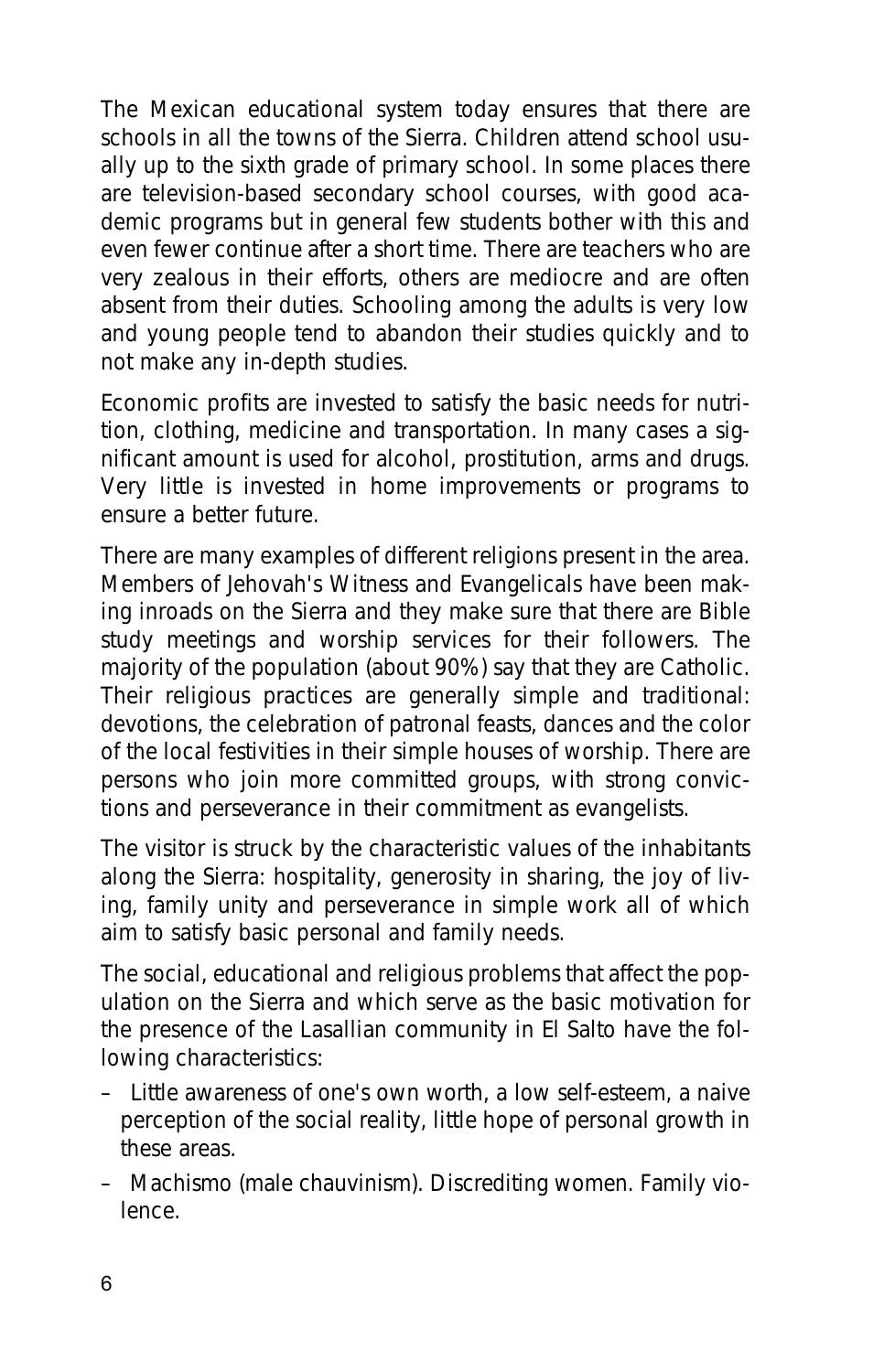- Arguments, jealousy, division, apathy in the towns which strongly limits self-rule the common will to improve.
- Overbearing authority structures, a lack of critical discussion in decision-making policy. Very little commitment for the common good.
- A very low schooling rate among adults. Manual labor at a very young age. Living together as couples at a very young age.
- A lifestyle that is traditional, repetitive, conformist, with a very limited view of the future.
- Dependence fostered by welfare activity on the part of government, political parties, union leaders and by the Church itself.
- The "religious culture" is low and is usually expressed more in popular faith expression and in rites than in moral experience, commitment to justice or sacramental life.
- The irrational exploitation of natural resources has meant the end to forests in some places and this has caused heads of families to leave the country and seek employment in the United **States**

Besides these problems there must be added the breaking up of towns scattered by mountains and hills, connected, when available, by roads which are usually in very poor condition. Also it should be mentioned that the roads and paths in this area are not without robberies and kidnappings.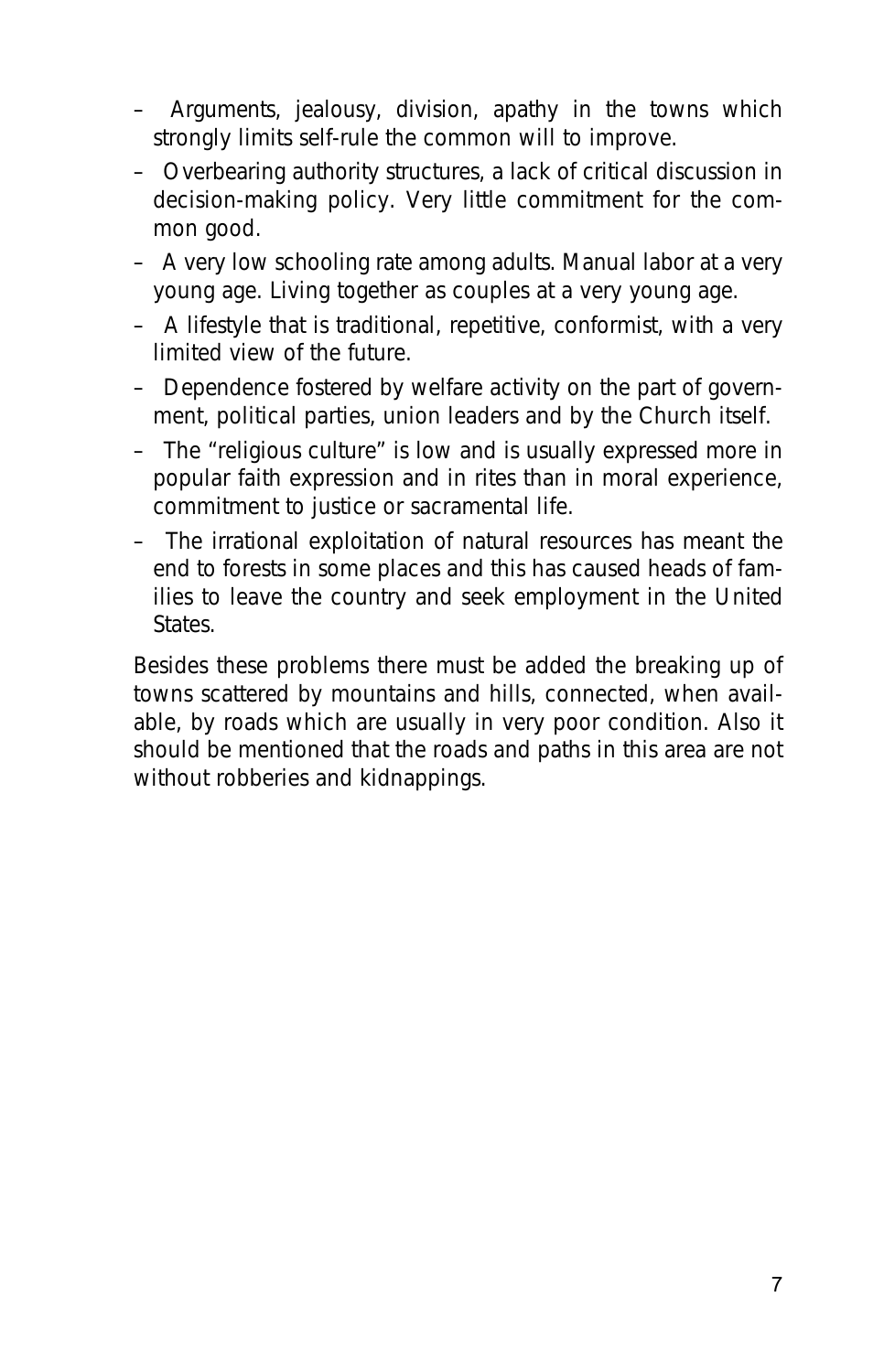# 2. Our history

The history of the Catholic faith on the Sierra of Durango goes back to 1527 when the first Franciscan evangelists came to Sierra de Topia. In 1591 the Jesuits began their work also in the northern part of the current prelature, and, as a result, notable martyrs such as Father Hernando de Santarén soon came along. The blood of the martyrs strengthened the faith in the Sierra and in 1630 missionary activity was resumed.

During the  $19<sup>th</sup>$  century missionary support, while inadequate, arrived from Durango and Mazatlán. In 1964 the Carmelite Fathers took charge of the Sierra and it was in 1968 when Pope Paul VI created the Prelature of El Salto.

Invited by Father José Anaya Rodríguez, a third-order Carmelite and pastor of the local parish, Immaculate Conception, the first group of Lasallians arrived in 1982 as Holy Week missionaries and they were organized by Brothers Lorenzo González Kipper and Ramón Hernández Carpio.

From that time on Lasallians happily responded to the call of Father Anaya as they increased their course offerings in faith, Bible studies and catechetics, both during summer and Christmas vacation periods. From that time on the Holy Week Lasallian Missions have grown to serve more and more towns. The missionary fraternities are made up of students, former students, teachers, parents, friends, priests, Sisters and Brothers. The number of missionaries reached 2,500 in the year 2000, as they cared for 200 towns among eight parishes, including the indigenous Tepehuano area.

Considering the enormous educational needs of the inhabitants of the Sierra and encouraged by the very significant Lasallian activity already, Father José Anaya Rodríguez proposed, in 1986, to promote the creation of a community of Brothers in El Salto. Supported by Bishop Francisco Medina, OCD, he sent his first letter requesting Brothers on September 19, 1987. The response of the District Council offered little encouragement. This did not discourage Father José. On the contrary, he went to work building a house for the Brothers and, one year later, in December 1988, he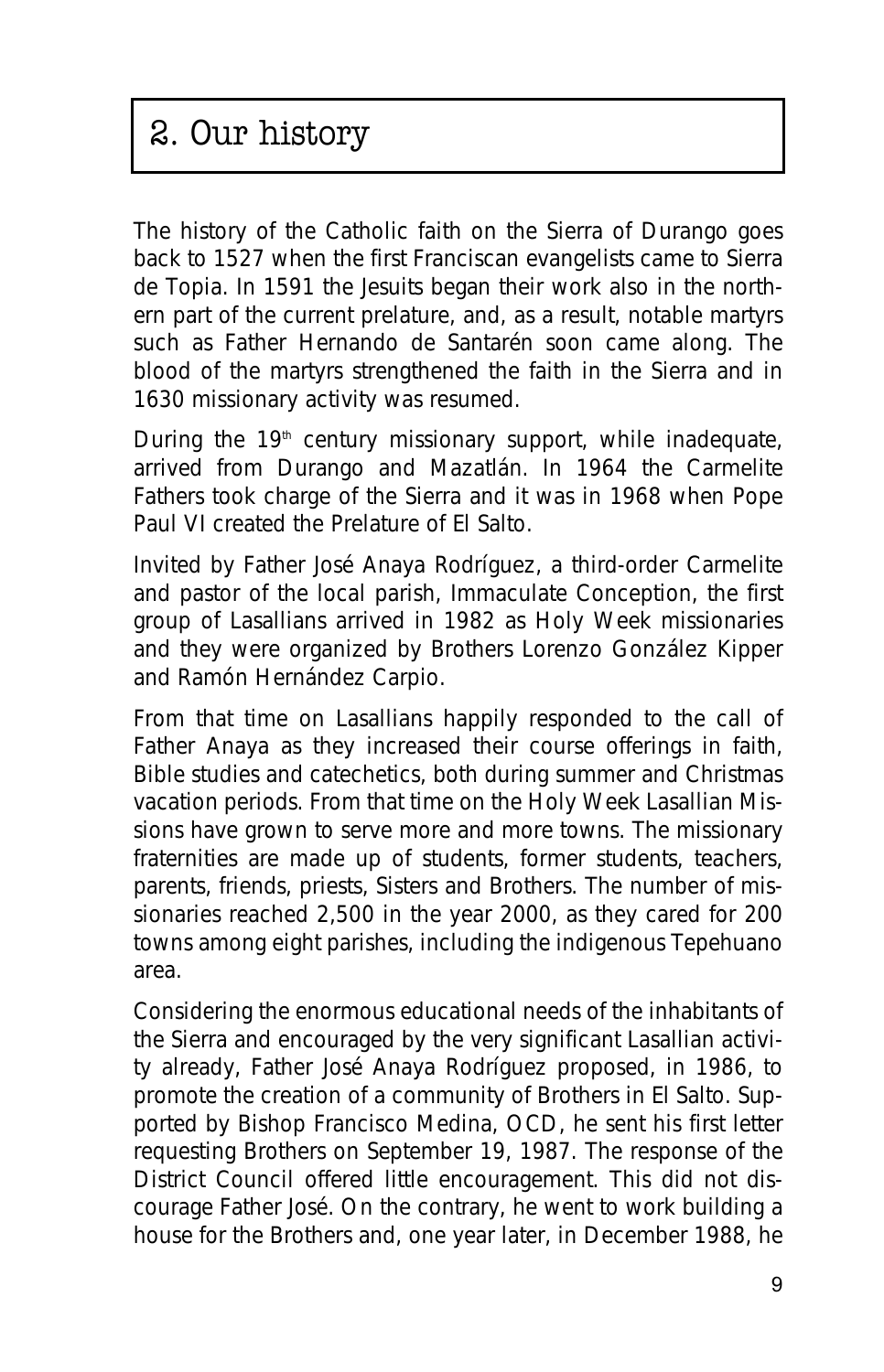repeated his request stating that the house was finished and completely equipped, that his motivation was the charism of the Institute, educational charism and service to the poor and that he would agree to sign whatever contract that the Brothers would propose. In March 1989 Brother Visitor Everardo Márquez answered him very kindly, stating that although his request was appreciated and the great need for education was acknowledged "unfortunately we lack personnel and we do not see in the short term or even in the near future" how we can agree to your request. Father Anaya, a man of deep faith, continued to plead for Brothers in the years that followed. In 1990 he organized a solemn procession through the town to the house and he placed an image of Saint John Baptist de La Salle in the house, saying to his parishioners: "Today is a great day, because if the Father entered the house then soon, with God's help, his children will enter."

On July 16, 1991, Feast of Our Lady of Mount Carmel, special patroness of the Prelature of Father José and with the support of the new Bishop, Father sent another letter. The District Council for the District of North Mexico met on September 20, 1991, to plan the celebration of the tercentenary of the Heroic Vow of the Founder with the first Brothers. The Brother Councillors were at a loss to find any more significant way to celebrate this event than to agree to the request made by Father José and the Bishop of El Salto, Manuel Mireles Vaquera. Unanimously, the District Council opted to honor the Founder, clearly placing themselves in God's hands and committing themselves to this new program in service of a poor and needy population "which is a work looked upon fondly by many Brothers who have had missionary Holy Week experience," citing the Council minutes, and which "would be a gesture of commitment to the needy in this tercentenary year of the Heroic Vow." Therefore, is was agreed to "open a community of Brothers in El Salto, Durango, in August 1992."

This decision was approved by the General Council in Rome, Act 929108, on January 25, 1992. And on August 15, 1992, there was a formal signing ceremony of the "Agreement between the Prelature of El Salto, Durango, and the District of North Mexico of the Brothers of the Christian Schools." Three founding Brothers of the new community arrived there: Brothers Pedro Córdoba Concha, Pedro Vela Rodríguez and Francisco Barba Arámbula. These three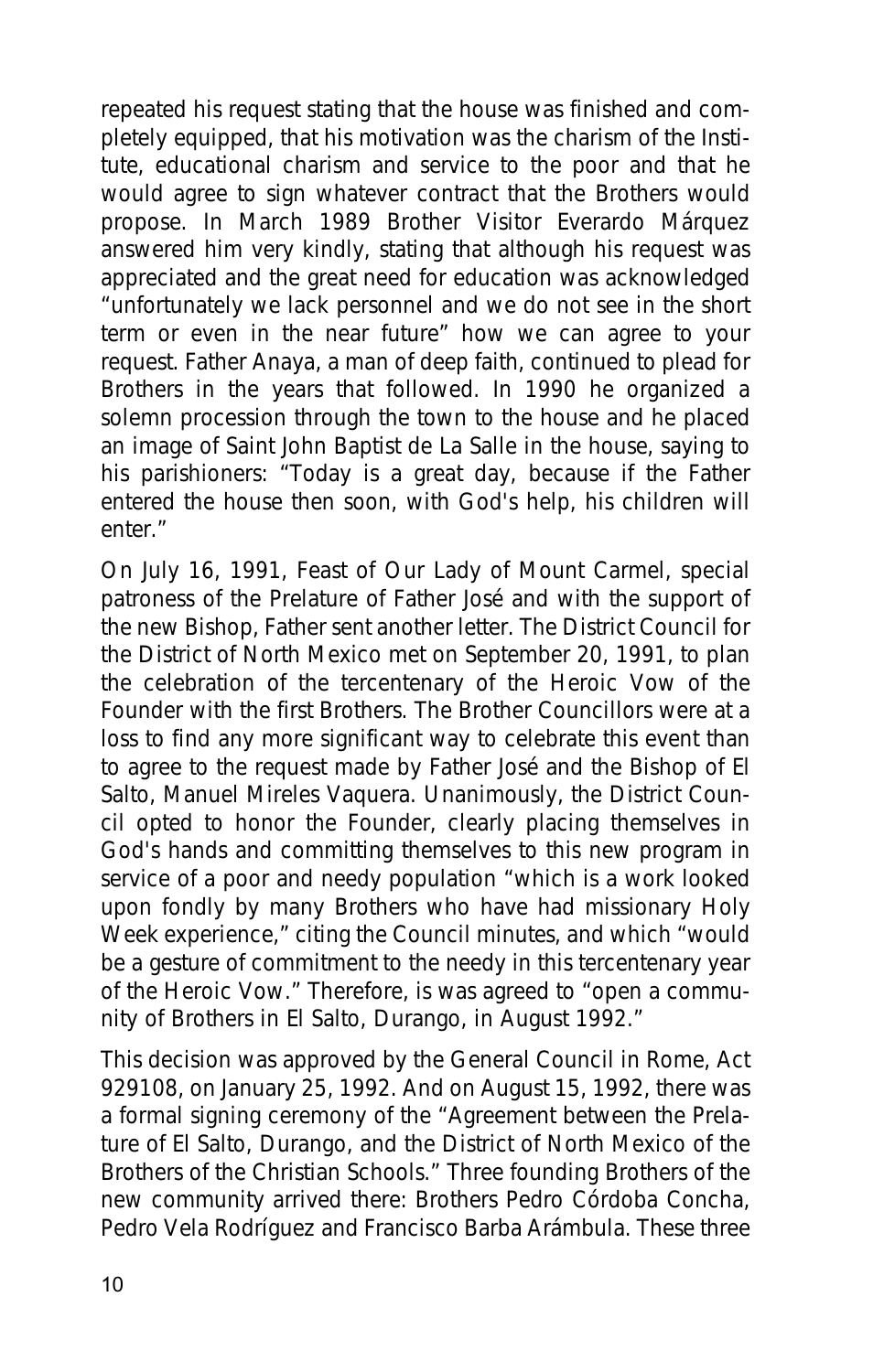Brothers officially moved in to the new residence on September 2, 1992. The name of the new institution was "Victory Cultural and Social Center," and it was located on Madroño Street in the area of Colonia La Victoria in El Salto, Pueblo Nuevo, Durango.

From the very beginning the founding community devoted its efforts to educational and evangelical tasks by means of Bible study courses in the neighborhoods of El Salto, marriage preparation classes, youth retreats, short missions, opening of a preparatory school, and by offering classes in the Prelature's minor seminary. They also taught classes for catechists in the Sierra and prepared extraordinary ministers of the Eucharist and they organized missions for Holy Week and for the summer.

In December 1993 Brother Francisco Barba A. was sent to the community in Guadalajara and in July 1994 Brother Pedro Vela became the Director of the community in Tijuana while Brother Pedro Córdoba was transferred to the community in Regio Contry, in Monterrey, Nuevo León.

A new community began its service in August 1994. This group was made up of Brothers Lorenzo González Kipper, Director, Manuel Ramón Camou Bohórquez and Pablo Rodarte Rojas. Immediately this community left the work as teachers in the seminary and they began to do mission work for the pueblos by training catechists and Eucharistic minsters, founding Christian life family communities and youth groups based on faith, community and service and by helping to create pastoral ministry programs in parishes. In El Salto, the community continued teaching occasional courses for catechists, courses for Extraordinary Ministers of the Eucharist and they gave talks regarding Christian formation for adults. They continued working with youth groups in the El Salto area and they established a free elementary computer school. From May to June 1995 Brother Juan Pámenes Ríos joined the community and his contribution was exceptional.

Throughout the years the community continued to receive new members. Arrivals included Brothers Juan José Martín del Campo y Noriega, Ramiro Montaño Sánchez and Roberto Roger Rodríguez Ritte. In August 2000 some new blood arrived in the community in the persons of Brothers José Francisco Hernández Zermeño (Director since January 2001), Domingo de Alba Suárez and Gabriel Sarralde Huitrón and later on Juan Gómez Moreno.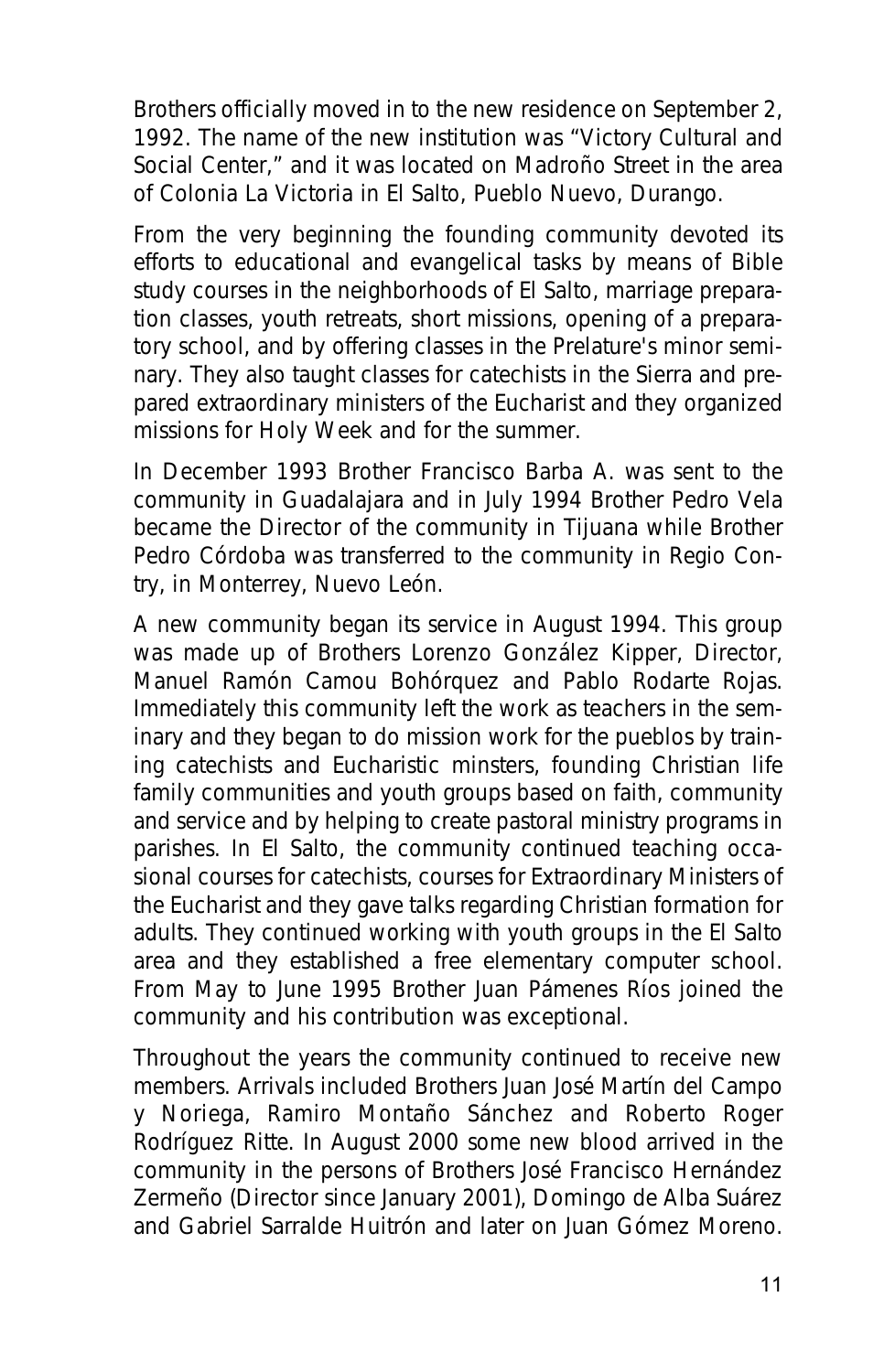The work of this community continued the missionary tradition of the beginnings. United together with the local Church and as part of the overall pastoral ministry work, the community increased its missionary activity, it revitalized the faith and the Christian living in the pueblos, it promoted and advised youth groups. The community also trained Extraordinary Ministers of the Eucharist, catechists and youth leaders, it promoted the new evangelization and the rights of children and community centers and it supported Christian life groups while organizing and coordinating the great Holy Week mission. The eleventh generation of volunteers began work in 2004 - 2005.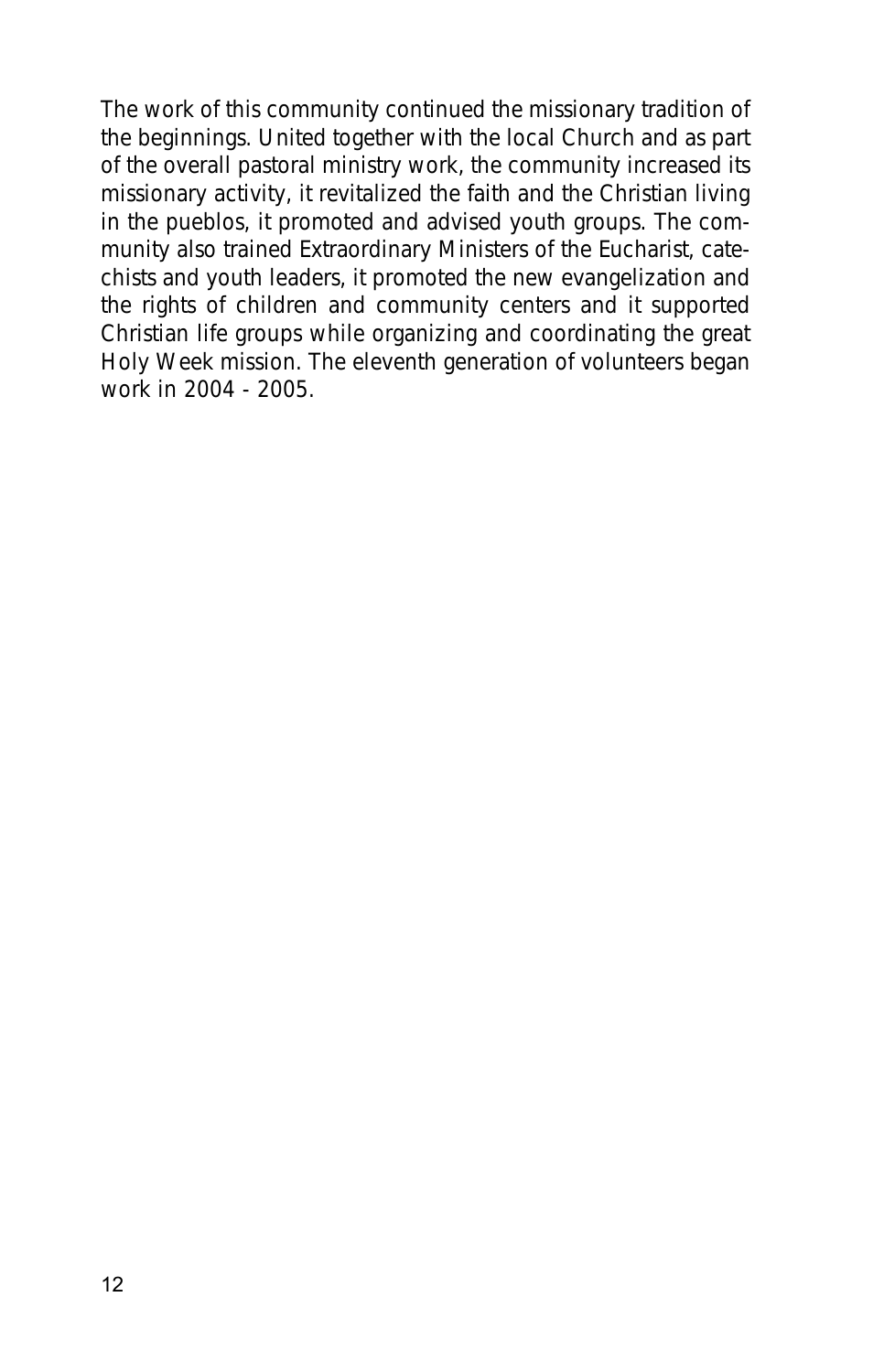## 3. The Lasallian program in El Salto, Durango.

As the Victory Cultural and Social Center was being founded and administered by Lasallians, Father José Anaya Rodríguez, the pastor for El Salto and the founder of this ministry established objectives for this work together with the Brothers:

a) To provide a Christian education, appropriate to their reality, especially for children and the young, making them aware of their dignity, rights and duties as human persons, raising their human and Christian culture, encouraging their active participation in their own educational process and in their social and apostolic planning, while boosting their own sense of solidarity and commitment in favor of society and in concern for the environment.

b) To foster the emergence and monitoring of youth communities, adults and families in which:

- there is awareness of their own lives and social responsibility,
- there is growth in faith and love of the Lord,
- there is living together in communion and participation with the Church and society,
- there is a strong sense of what it means to be Church, within the context of the pastoral ministry activities of the Prelature.

c) To train evangelists who, sent by the Bishop to the various pueblos and settlements of the Sierra:

– will form communities of faith and service,

– will strengthen the faith in the people of the pueblo and support Christian celebrations,

– will work in religious instruction and in grounding people in basic Christian principles.

As time went on, these objectives have been further refined to include:

- Placement in the pastoral ministry reality of the Prelature,
- Living in communion with and participating in the local Church,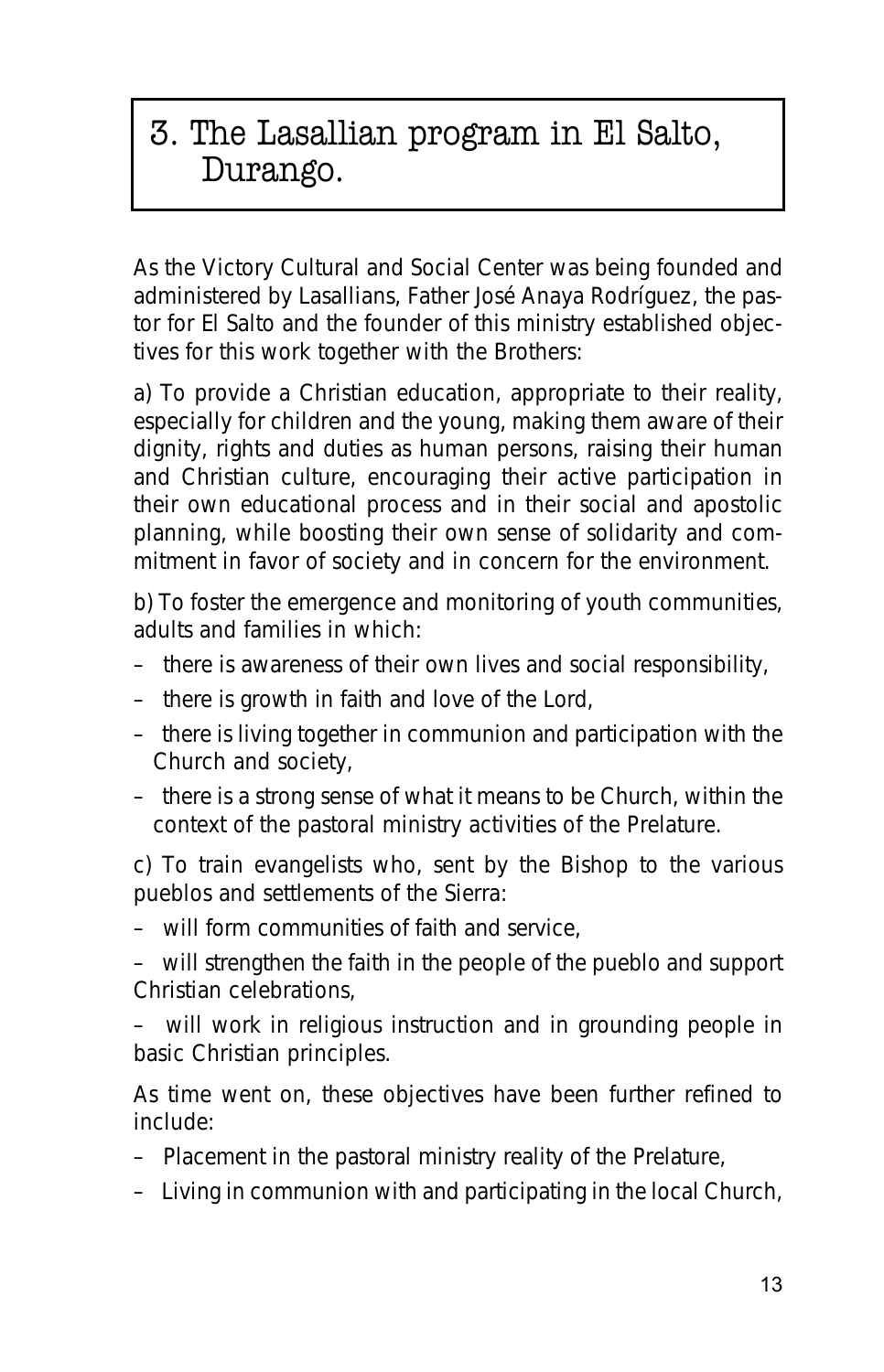– responding to the needs of human and Christian education of the population,

– being in solidarity with committed laymen and laywomen to carry out together educational work.

– To form and to mentor those involved in pastoral ministry in the areas of human development and evangelization.

– To promote and to strengthen communities of Christian life in the pueblos throughout the Sierra.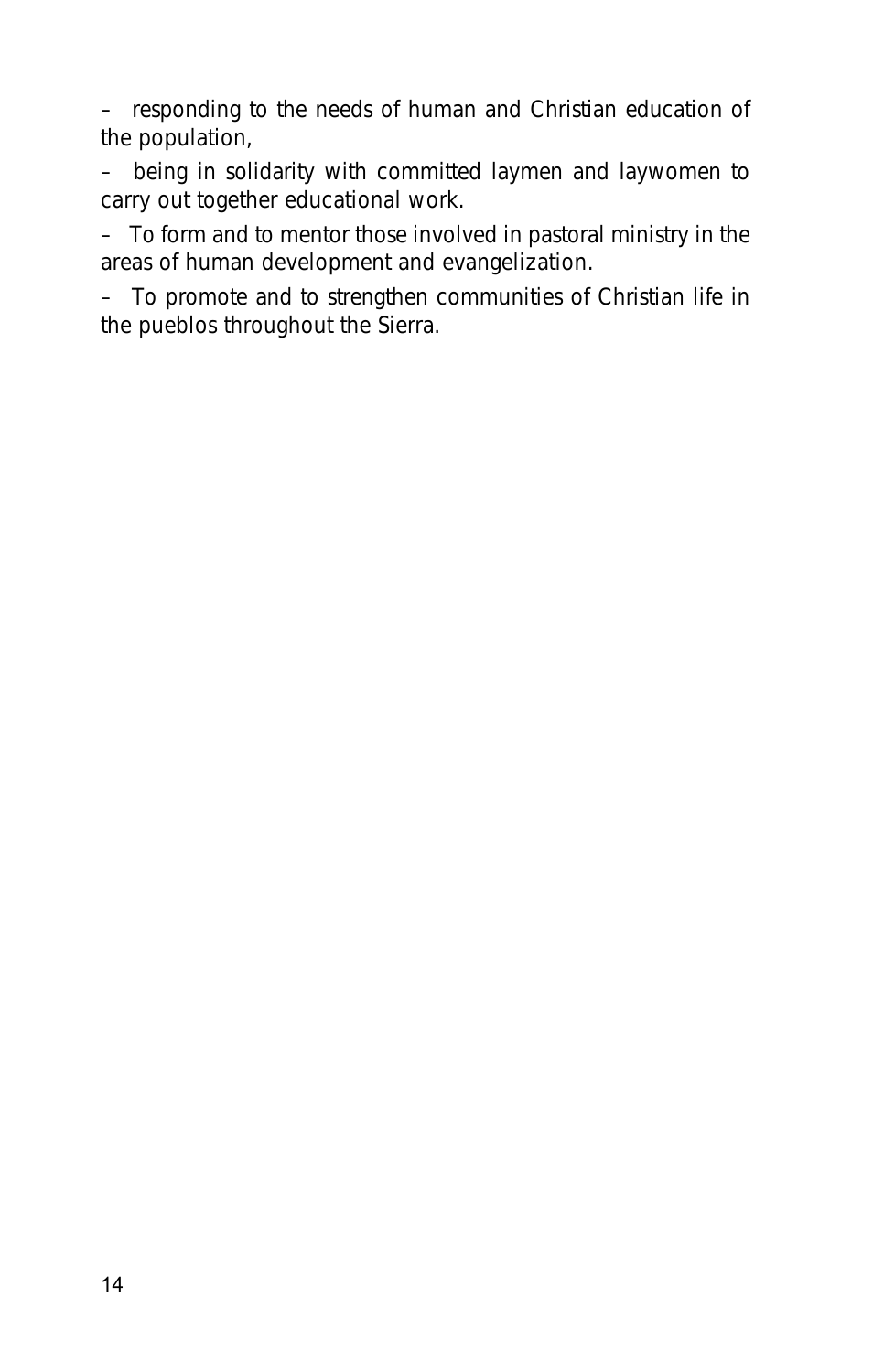### 4. The missionary volunteer movement in El Salto, Durango.

From the very beginning living within the Church and as Church was for the El Salto community its wish and purpose. The awareness which was inherited from Vatican Council II of being Church-communion whose reason for being is the mission is at the core of the Lasallian openness to the lay volunteer movement. In Church and Lasallian awareness two dimensions have been appearing and every missionary project is based on them: Mission and Communion. And so the two ideas are combined in that *"mission is a concern for all Christians"* (AA 2) and that it is to be carried out in *communion* with others, but also in *cooperation* with all persons of good will (GS 43).

Just as the internal makeup of the Church is no longer represented by the triad of clerics, religious and the laity, but by the dual concepts of *community and ministries* where unity (community) is emphasized and is prior to and the basis of the differences (represented by the different ministries which build up the community), so the Brothers do not consider themselves as being separated from other Lasallians to carry out the mission entrusted to them.

The *Rule* of the Brothers is very precise in this regard:

"The Brothers gladly associate lay persons with them in their educational mission. They provide, for those who so desire, the means to learn about the Founder and to live according to his spirit" (*Rule*, 17).

"The Brothers make known to the rest of the educational community the essential elements of the Lasallian tradition. The Brothers offer to those who desire it, a more intensified sharing of Lasallian spirituality, encouraging such persons to make a more specific apostolic commitment" (*Rule*, 17 c).

Furthermore, the 42<sup>nd</sup> General Chapter reaffirmed the irreplaceable role of lay men and women to procure, associated with the Brothers, a human and Christian education, especially for the poor: "the Church and the Institute, with committed lay people, are writing together a new chapter in their history of shared mission" (Circular 435, page 31). With this impetus and as an attempt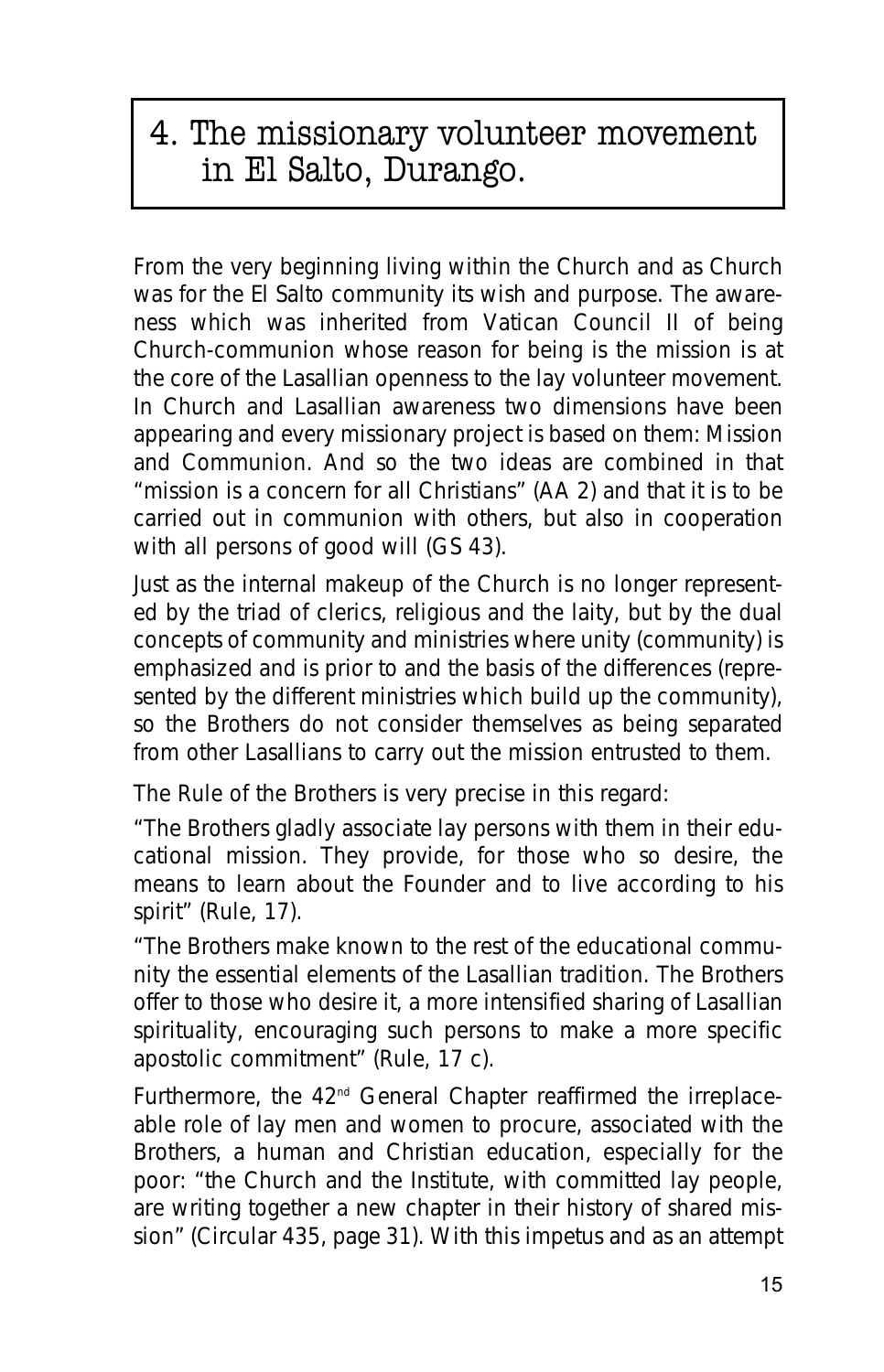to fulfill Proposition 3.2 of the Eighth District Chapter of North Mexico, the community of El Salto launched the Lasallian volunteer program in the Sierra. The first female volunteer for a period of one year was Ms. Karla Alejandra Hernández Trujillo, who began her year of volunteer service on June 19, 1995. She was soon joined by a male volunteer and then two more female volunteers. And so that is how the first community of Lasallian Volunteers in El Salto, Durango, was integrated. They defined their own project in this way:

"The volunteer movement is a response to the invitation which our Lord God make to us personally and it is our desire to give to him this year of our lives in a special way, to work for him and through him and to show God as a loving friend that we have met, and so to collaborate in the building up of his kingdom, associating ourselves with the Brothers in the service of our brothers and sisters on the Sierra of Durango."

Prayer, ongoing formation, fraternal life, the service of human development and evangelization in a full-time capacity and shared leisure time made up the life of this young community.

Year after year the number of male and female volunteer from the two Districts in Mexico has increased:

1994 - 1995: 7 volunteers; 1995 - 1996: 8 volunteers; 1997 - 1998: 18 volunteers; 1998 - 1999: 22 volunteers; 1999 - 2000: 28 volunteers; 2000 - 2001: 25 volunteers; 2002 - 2003: 29 volunteers.

In June 2004 some 254 young people had participated in the volunteer program, 145 women and 109 men. The community of volunteers has been a sign of enthusiasm and renewal. The young people do mission work in the pueblos, they set up and act as mentors for youth groups, they collaborate in courses for catechists, they help in the writing, editing and production of teaching materials, songs, courses for personal self-help and social integration, they organize retreats and meetings for young people and adults, they occasionally host groups from France and the United States that share the mission with them and they are signs of vitality, solidarity and joyful commitment for the entire Prelature.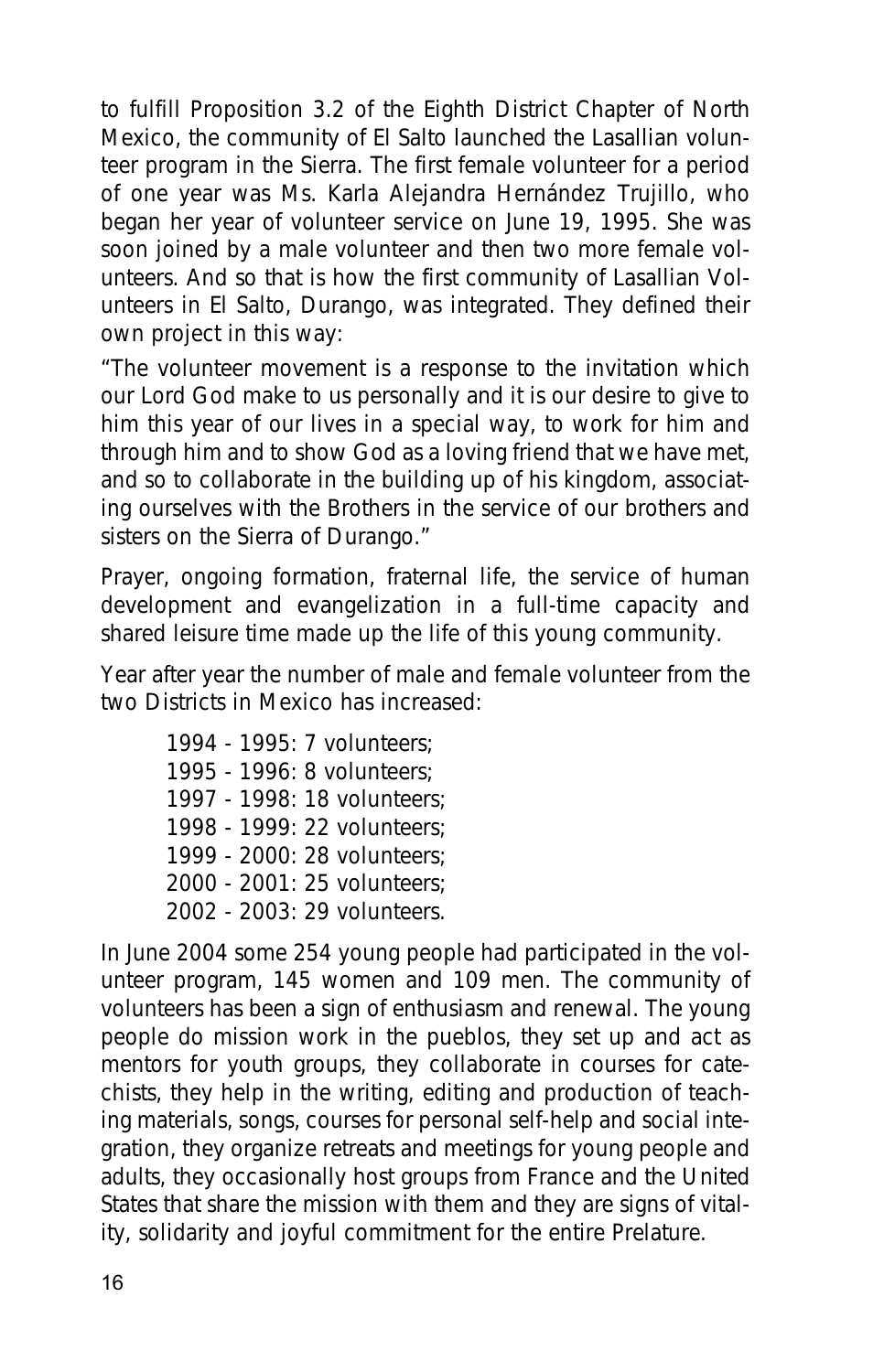#### 4.1 mission and vision of the volunteer movement.

Today the mission of the volunteer movement and the volunteers has been delineated as follows:

The mission of the volunteer program is to collaborate in the formation of young people and adults by responding to the call of Jesus in a Lasallian community of faith, fraternity and apostolic commitment. Together volunteers discern God's will to establish his kingdom among themselves and in the persons to whom they are sent, giving true witness to Christian life, following in the footsteps of Saint John Baptist de La Salle.

The mission of the volunteers is to be a part of the overall plan of the local Church, together with the people in the pueblos, in order to promote the quality of human and Christian life of each person in the various communities.

The young people themselves have described their identity in their own community annual program (CAP):

"We are followers of Jesus Christ who, aware of our dignity and responsibility as baptized and confirmed persons, are committed to the traditions of Saint John Baptist de La Salle and, as part of the Lasallian Family, serve our brothers and sisters who are poor in the Prelature of El Salto. Our full-time commitment on the Sierra is for a period of one year, a time which, far from being a digression in our lives, is an undertaking to a lifelong commitment to live our lives in the faith of Jesus, in fraternity as Church and in service especially of the poor, in the tradition of De La Salle."

The vision of the future of the volunteer movement in El Salto has given rise to wonderful perspectives, and among these perspectives there are signs that in the future:

The volunteer movement will be present within networks of small, stable communities of professional volunteers, single or married, in pueblos as a sign and as a driving force for the human and Christian transformation of social, economic and religious structures within the pueblos. These communities will be united among themselves and with the local Church, open and in communication with other organizations, in particular with other Lasallian communities within the country and abroad.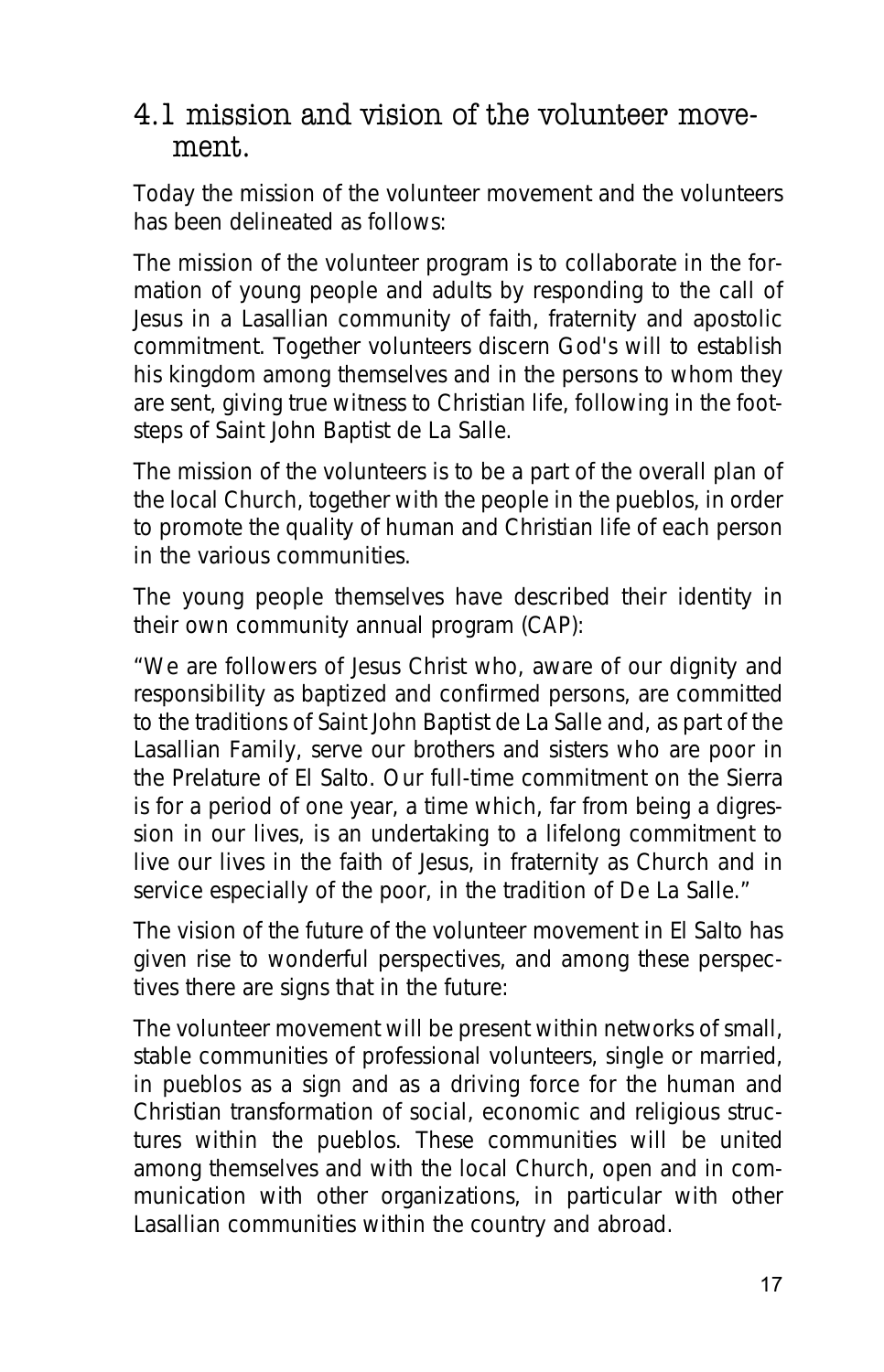The volunteer movement will be present and will be a driving force, along with other educational entities, in formal and nonformal organizations, which offer multiple learning experiences to members of various social classes throughout the Sierra.

In this way the volunteer movement will be a pioneer on the Sierra of innovative processes and projects whose primary focus is human development for a supportive society, as called for in the PEARL project. *(Translator's note: the PEARL project is an overall plan for Lasallian education in Latin America)*. The hope is to create a society that is economically viable, socially just, respectful of the environment, and one which takes into account the culture of the inhabitants of the Sierra.

### 4.2 Elements of the volunteer program

Among the elements which the Volunteers include each year in their Community Annual Program are the following:

- a) To create a favorable atmosphere for human and spiritual growth by prayer, study, personal reading, participation in exchanges and in decision-making and in living together and recreation times with the community in El Salto, Durango.
- b) To ensure training and ongoing formation in areas of human development: analyzing reality, strategic planning, community development, methodologies and strategies for transforming reality, human rights, communication, formation of social and evangelical awareness in terms of Christology, ecclesiology, morality, the Bible, prayer, popular religion, Lasallian topics.
- c) To be trained in and to practice skills which will respond critically and creatively to spiritual and social needs in towns and settlements in the Sierra.
- d) To become part of small fraternities.
- e) To become an integral part of the Prelature's overall pastoral ministry program.

• The two great areas in which the mission is carried out are human development and evangelization. Both aspects are carried out within the perspective of incarnation, dialogue, responsible participation, creativity, and the promotion of justice:

– Incarnation: This has to do with knowledge, an esteem for one's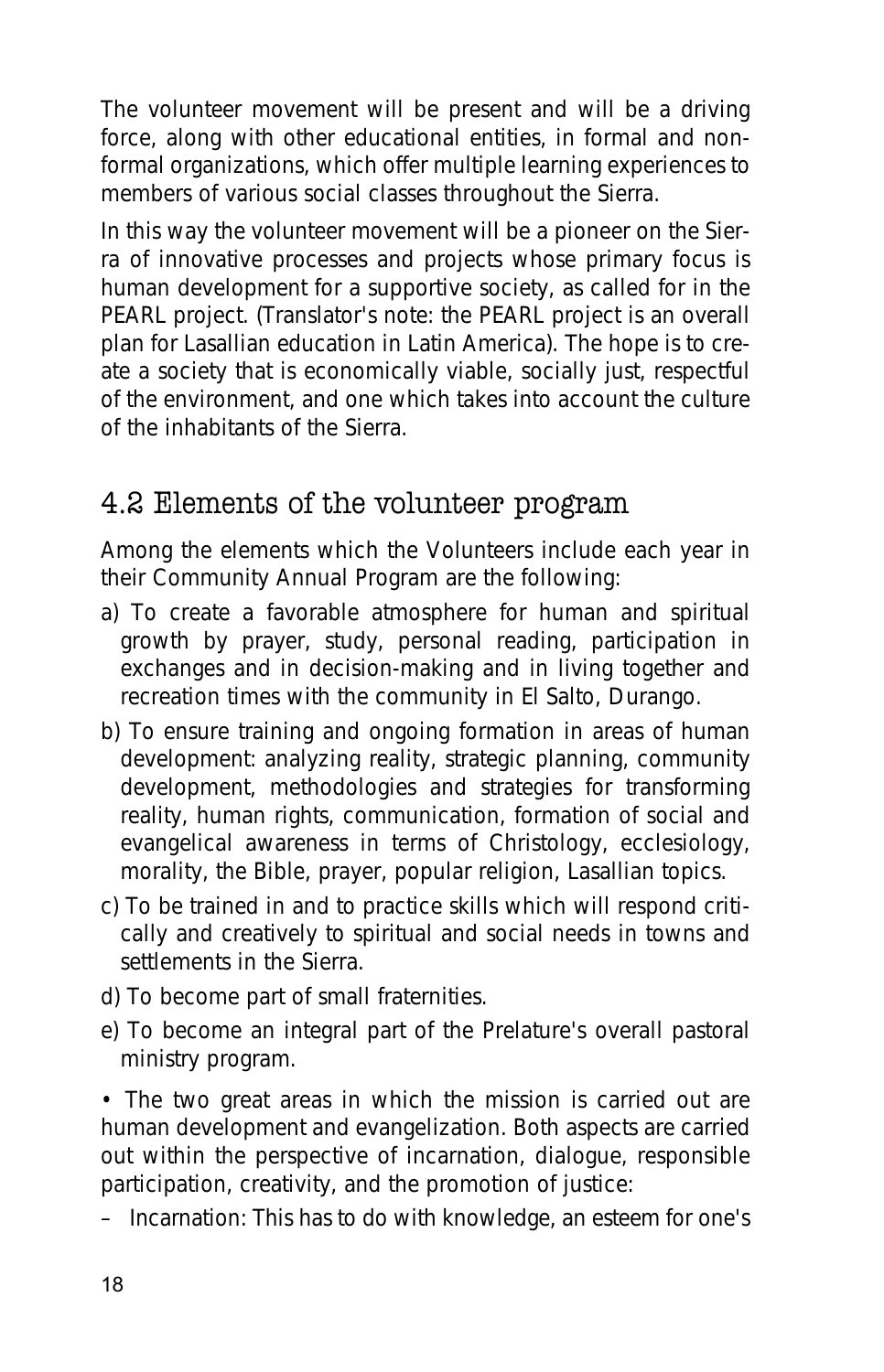own reality and, based on that reality and the reality of others, to discover the ways of social and religious transformation.

- Dialogue: This involves listening attentively to words, and discovering meanings, questions and a common search for ways to improve.
- The responsible participation of the pueblo and authorities in a reflection on realities and perceived needs, in drawing up and carrying out plans and projects, in decision making with a view to personal and community improvement.
- Creativity to respond appropriately and effectively to inherited challenges that face the people and social groups in the Sierra.
- The promotion of justice, by enabling persons and social group to resolve injustices, especially those which involve human inequality, family problems, cultural and religious poverty, the misuse of natural resources, economic inequity, the production of intoxicants and alcohol consumption.
- Strategic planning to contribute to the community development while promoting the formation of persons in the pueblos, making them aware of their right to participate actively in solving their own problems.

• Along the lines of human development the objectives are to promote political awareness and organization among people, families and communities within the context of human rights.

With a view to these objectives the main activities in which the volunteers are involved include:

- Family visits and chats with parents and children. Need assessment.
- Along with townspeople, creating a strategic plan that responds to needs, to necessary changes and to present and future abilities and resources.
- Reflection on topics discussed and used for future actions in favor of families and of the community.
- Courses offered according to assessed needs: hygiene, first aid, nutrition, crafts, environmental improvement.
- The promotion of activities and talents: music, painting, leather crafts, dressmaking, hairstyling, beauty school.
- Academic support for official teachers on the Sierra and for preschool activities for students.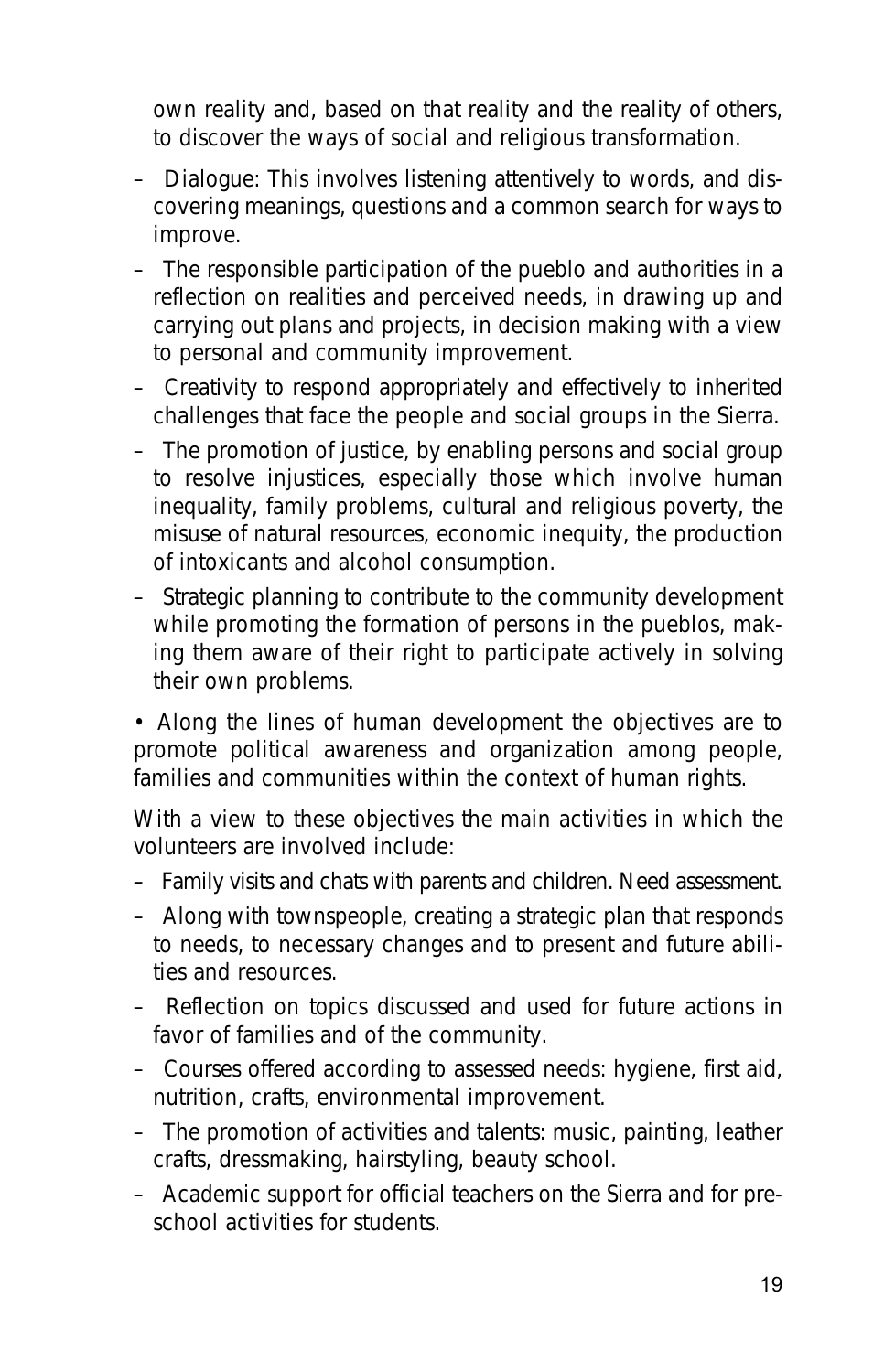- Courses and workshops for young people and for adults: selfesteem, self-knowledge, creativity, critical reflection, dialogue training, early intervention.
- Promotion of events with a view to civic participation and the promotion of social justice.
- Sports promotion and family recreational activities.
- Educational games, puppetry and formative theatre experiences.
- Support and assessment in planning improvements for the town and for committees in charge of improvements.

• With regard to evangelization, seeing to it that the proclamation of the Good News of Jesus be done in the abundance of its tri-fold dimensions: anthropology, ecclesiology, Christology. This has to do with seeing to it that evangelization fortifies faith, provides criteria and impetus for social commitment and transformation, leads to personal and community prayer and culminates in liturgical celebration.

The areas in which evangelization is promoted are: the family, the young and those involved in pastoral ministry.

The main activities and topics that are promoted are:

1. **Formation courses for extraordinary minsters of the Eucharist**, for promoters of human rights, especially the rights of children and for those who advise youth groups.

In these courses an assessment of human, spiritual and religious needs is made to responds in the best way possible to these needs. Generally there is an attempt to respond to these needs from different perspectives:

- Self-awareness. Self-knowledge. Self-esteem. Autonomy.
- Human relationships. Community organization. Responsibility for the common good. Conflict resolution.
- Human identity.
- The ability to express oneself orally, with symbols and in writing.
- Analysis of the reality in which one lives.
- A methodology for participation.
- Basic knowledge of the Catholic faith.
- The Bible.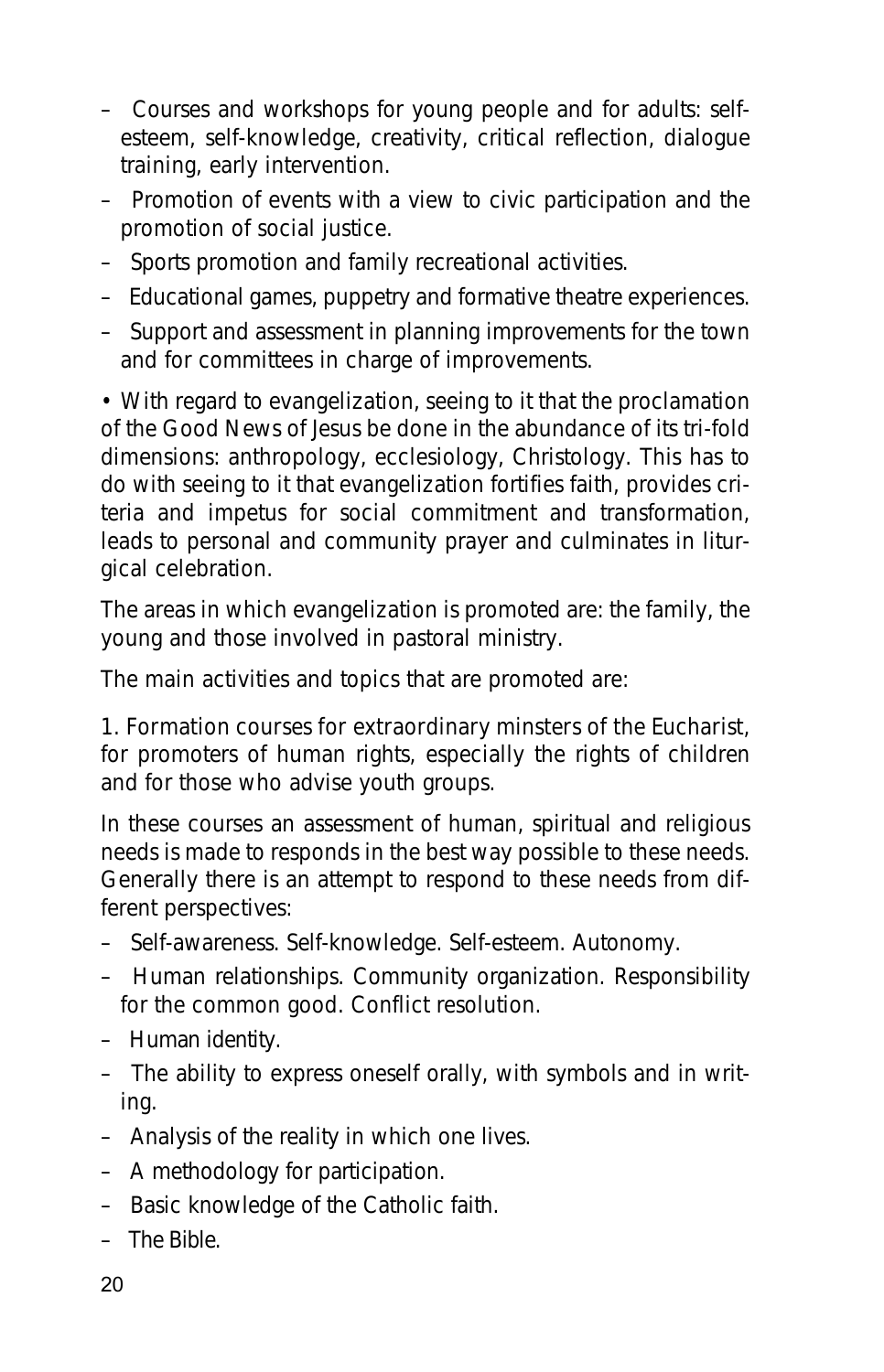- Values education. Catholic ethics and morals.
- Human rights. The rights of children and the young. Women's rights.
- Special topics: drugs, violence, the value of human life, family problems, injustices inherent in structures.
- Catholic social teaching.
- The history of the Church.
- Ecumenism and sects.

#### **2. Becoming aware of women's rights.**

In coordination with the "Promotion of and training in economic and social rights of women" civil association courses, workshops and consultants have been organized with a view to the regional development of this topic based on the recognition of women as persons with rights and the ability to direct their own lives and to contribute to the building up of a society which is more just, democratic and fair.

This project seeks to contribute to the recognition of and respect for human rights in a self-managed community organization. To do this, topics pertaining to non-violent means to end conflicts were discussed, as well as the recognition of the rights of women as part of their reevaluation and human identity and the operation of community centers became a reality.

3. **Catechetical pastoral ministry** and allowing people to be evangelized by the poor based on their own reality and keeping in mind basic elements highlighted in the PEARL project:

- Education in ethical values from a Christian perspective.
- The understanding of the Christian mystery.
- The integration of faith communities.
- Commitment on the part of all to educational service of the poor.
- Celebration of the faith.
- By means of a methodology characterized by:
- An awareness of reality, with a critical attitude and an acceptance of the diverse cultural perspectives of the people who live in the Sierra.
- The interrelationship between faith and culture.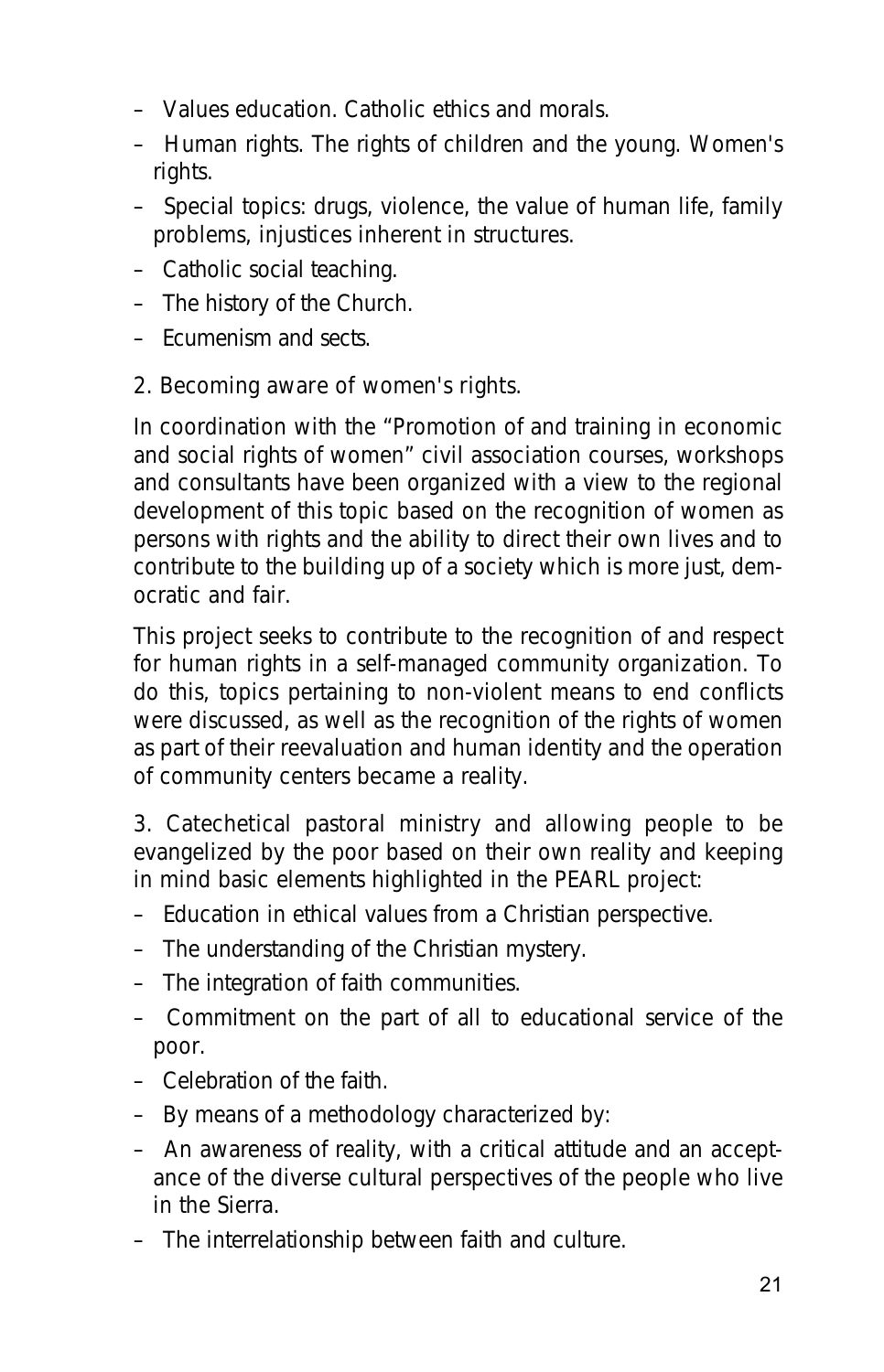- The integration of faith lived as a life journey and as a result of a demand for continual growth.
- A transforming and freeing commitment of social reality.

Catechetical pastoral ministry as lived out by the volunteers occurs by:

- A system of courses and sessions for catechists.
- Drawing up catechetics manuals.
- The production and dissemination of catechetical and liturgical teaching resources.
- Offering guidance to the catechists as they visit the pueblos.

#### 4. **Formation in liturgy and prayer.**

The dimension of celebration is important for the towns in the Sierra. Popular religion is deeply rooted. Lasallian missionary activity seeks to respect the people and to encourage openness in providing a deepening of their faith, an appreciation of traditional liturgical expressions of worship and to form them in the appropriate sense of prayer and worship of the Catholic church.

For this to happen, there are:

- Systematic formation courses for lay ministers of the Eucharist.
- Courses and sessions in liturgy.
- Pre-sacrament courses.
- Celebrations of the Word and communion services.
- Prayer groups.
- Practical discussions and experience in popular piety.
- Holy Week and Christmas celebrations without the aid of a priest.
- Practice in liturgical song.

#### 5. **Service to families and to young people:**

In keeping with the priorities of the Prelature's pastoral ministry plan and with a view to having systematic educational activities, the Lasallian community takes great care in the way it cares for families and young people.

The community organizes: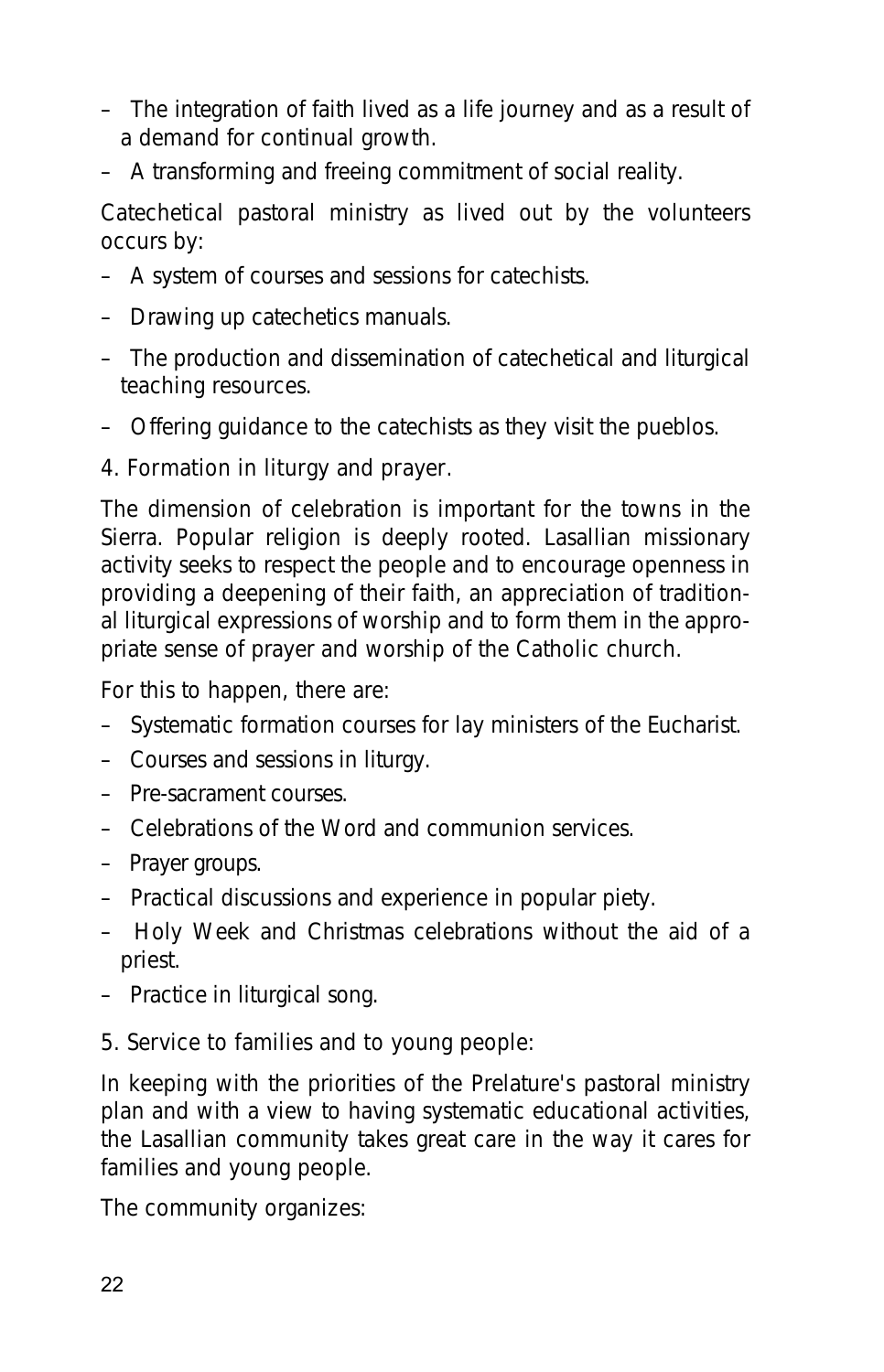- Promotional and support activities for family-based communities.
- Courses and meetings on the rights of women and children.
- Formations courses for leaders and youth group advisors.
- Training for the Holy Week, Christmas and summer missions.
- Meetings for youth and vocational retreats.

In addition, the Victory Cultural and Social Center generates many teaching resources, brochures, posters, and cassettes with songs which are for the use of those involved in family and youth pastoral ministry.

#### 6. **The overall pastoral ministry plan:**

The Lasallian community was called since the very beginning to participate actively in the overall pastoral ministry plan, both in the parish of El Salto and in the Prelature at large. They have particularly appreciated and cared for this aspect of their mission in the Sierra. The Victory Cultural and Social Center over the years has become the Prelature's Pastoral Ministry Center. There they hold meetings and assembles dealing with pastoral ministry, they have retreats and meetings for different groups and movements within the Prelature. The community of Brothers and volunteers:

- Participates in the organization, infrastructure and discussion concerning the Prelature's assemblies on pastoral ministry.
- Puts into practice and promotes, in parishes and within Catholic movements, the directives coming from the assemblies on pastoral ministry and from the Bishop.
- Coordinates its activity with the Bishop and with priests.
- Puts its facilities and resources at the disposal of the Prelature.

#### 7. **Production of materials.**

The community of Brothers and volunteers produces many teaching materials: brochures, posters, methods for effective group dynamics, song cassettes, and all of this is in service of Evangelization and human development in the Sierra.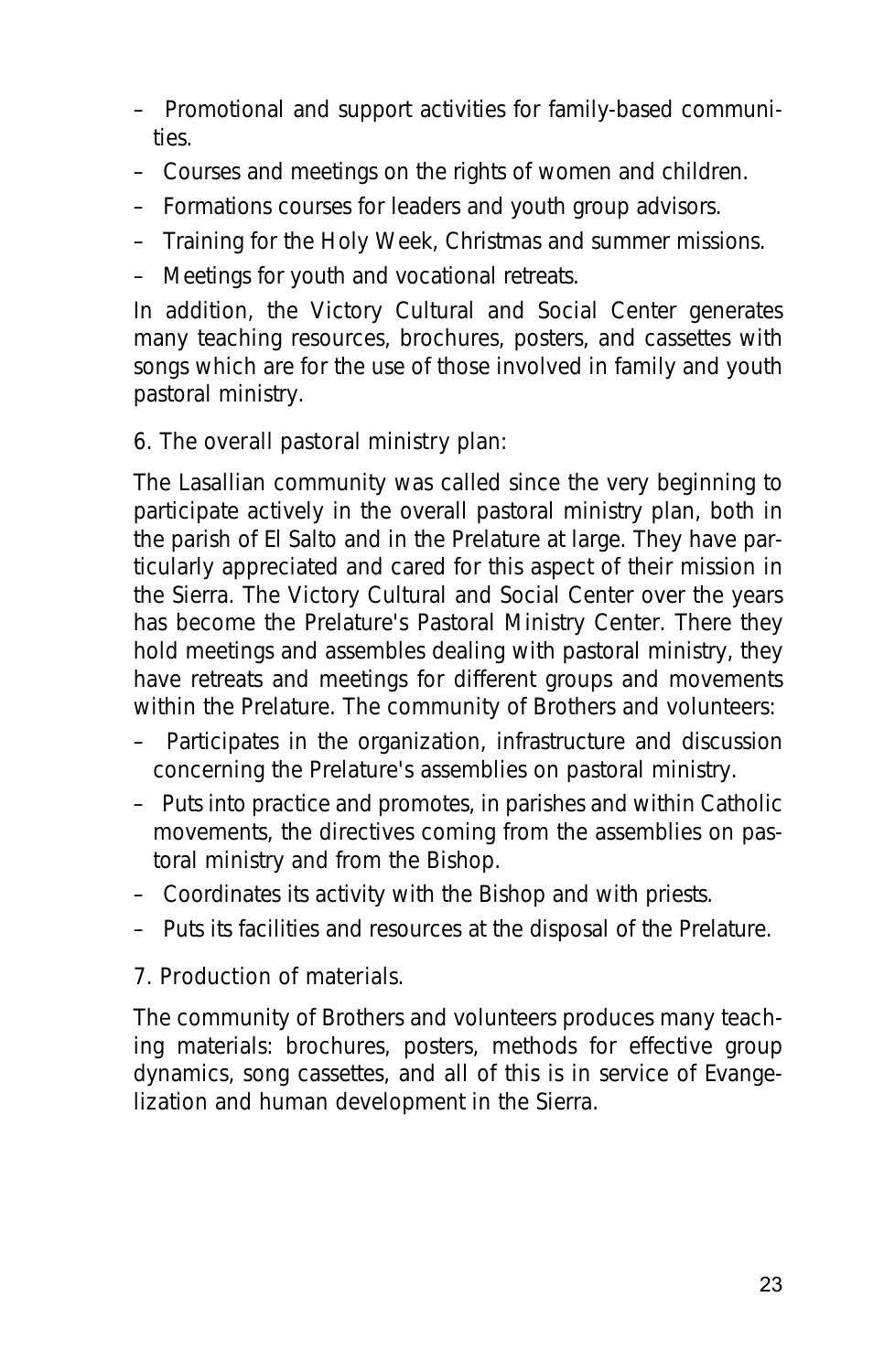## 5. Accomplishments and apostolic perspectives

In order to promote social transformation in light of the Gospel and to commit themselves along with the people on the Sierra to the building of a society that respects the dignity of persons and promotes fraternity and justice and which is solidly for the common good, the Lasallian community has established a network of community centers. Strategically located, these centers (measuring 8 meters by 24 meters plus washrooms) were built, with the active participation of the population, to respond to the populations's urgent needs of education and evangelization. In these centers health courses are taught as well as courses in how to improve agricultural production and care for domestic animals, living together with dignity, family relationships, child care, study methods, practical mechanics, carpentry, electricity, plumbing and bricklaying. First and foremost among the tasks of these community centers is training for young people and adults, making them sensitive to shortages in their pueblo and it is there where volunteer service is encouraged, along with commitment to Jesus Christ, as part of the Church.

With a view to the education and evangelization of the peoples in the Sierra, there is planned the creation of a radio station which, in connection with other Catholic radio stations, will broadcast messages of faith and promote the improvement of personal and community life.

There is also a plan to create in the Victory Cultural and Social Center formal intermediate courses on technology, adapted to the needs of the population, which will train students to promote a supportive and sustainable development in the Sierra and will give them access to competitive production in the work market.

The Victory Cultural and Social Center, the central site of the service rendered by the Lasallian community of Brothers and volunteers, is and desires to be more and more each day, a training center and driving force for social change, guided and inspired by the social doctrine of the Church, in the tradition of Saint John Baptist de La Salle.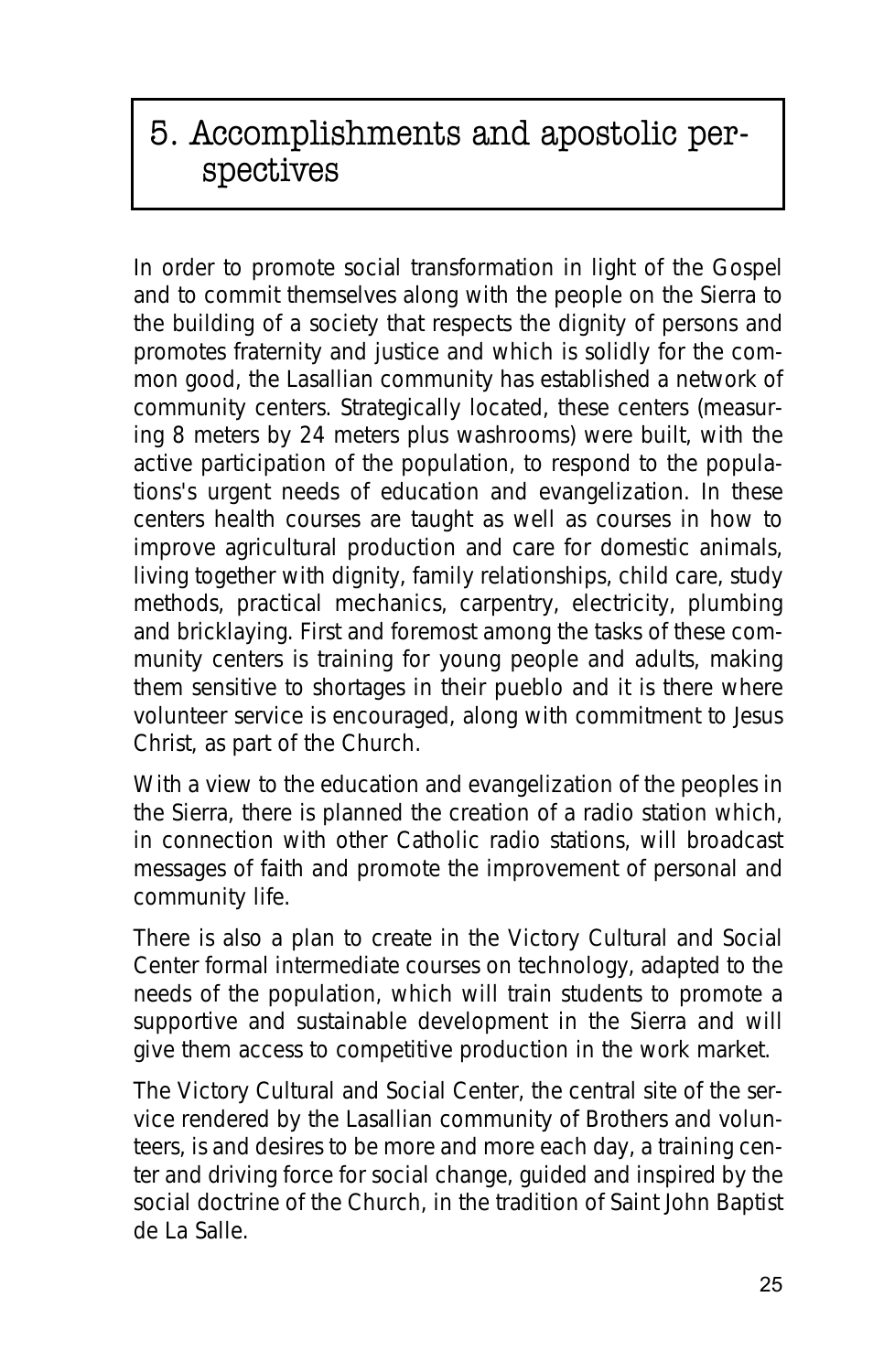# 6. Volunteer program policies

The following letter is sent to the young person who has expressed a desire to become a part of the community of volunteers in El Salto. The letter explains the policies of the Volunteer Movement in the Sierra.

Acceptance and a commitment to live according to these policies is a requirement to become part of the community.

*Dear...............,*

*You have expressed the desire to collaborate with Christ, in his Church, as a Lasallian Volunteer in the Prelature of El Salto, Pueblo Nuevo, Durango.*

*It is important that you be aware, before reaching a decision, of the challenges and commitments that will be required of you as a member of our community.*

*We would be grateful if you would read carefully what we present to you here and that you return it to us, signed, if you are willing, with the Lord's grace, to live out these commitments with all your heart.*

*To be a Lasallian missionary is to give everything to Jesus, following in the footsteps of our Founder, Saint John Baptist de la Salle:*

- *As a willing response to a personal invitation by Jesus Christ.*
- *By building up the missionary community, called by Jesus, in El Salto.*
- *Committed to the building up of the Kingdom of God in this Prelature.*

#### **Regulations for and commitments of a Lasallian Volunteer:**

1. I **freely join the Volunteer Movement**, without pressure of any kind, and I decided to respond lovingly to the love of Jesus Christ.

2. It was my own decision to **give this year of my life to Christ** to show my love, building up and living in community, in service of my neighbor, especially the poor.

3. I am in good health, in the opinion of my parents and my medical doctor, and I am able to bear with the rough life of a Volunteer: cold, tiredness, long journeys, simple meals, sometimes very light ones.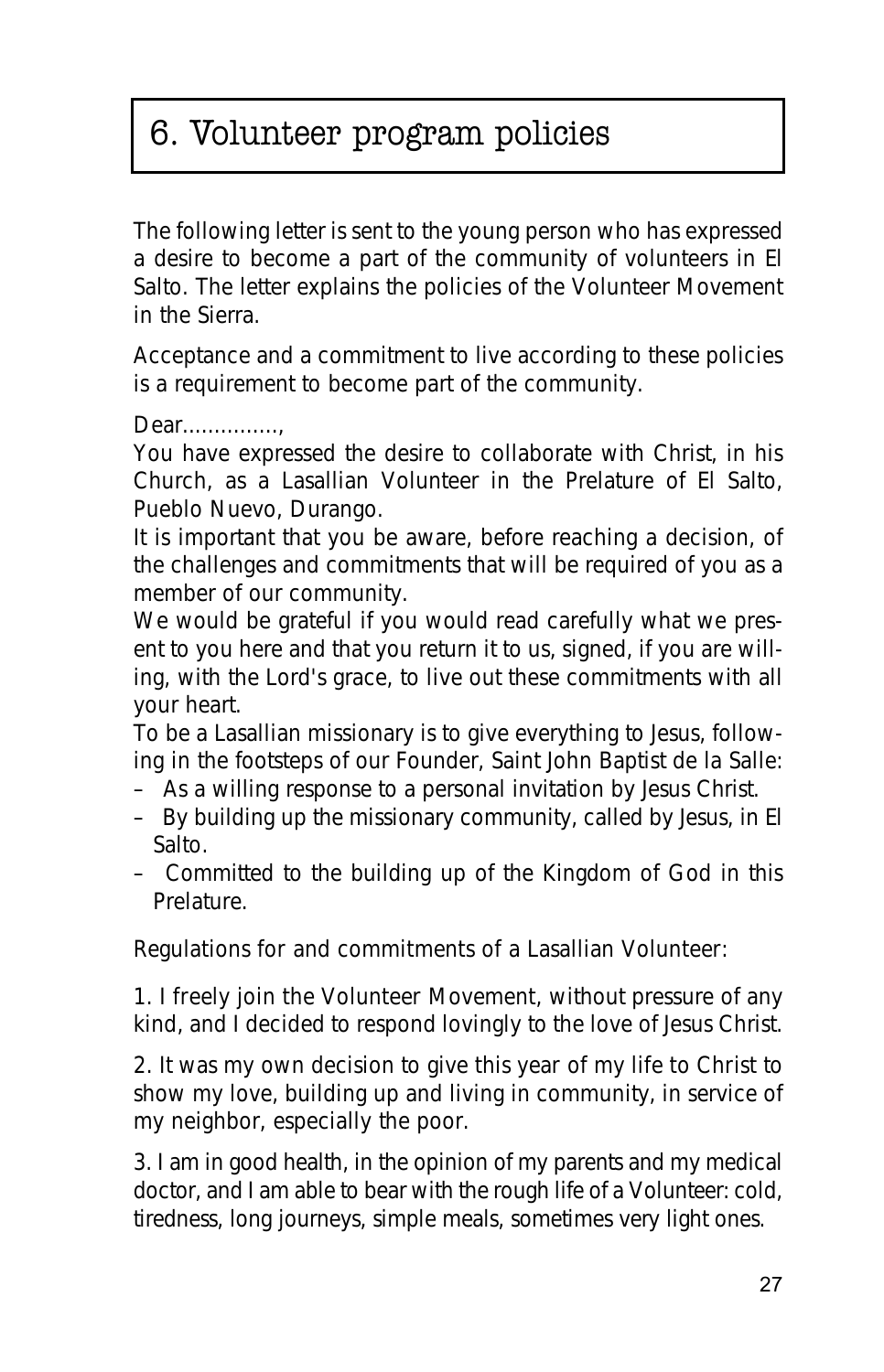- a) I will take care of my health in order to offer to God the best of myself and to avoid that which would diminish my strength and physical capacity for service, especially avoiding unnecessary late nights.
- b) My emotional balance is good. I am not joining the volunteer movement to "escape" from my current situation, nor because of any emotional problems which I hope will be resolved as a volunteer. I know that I will require emotional strength to keep myself strong and enthusiastic, with God's help, for the entire year, in spite of the physical distance of my family and friends and by reason of my previous experience I can declare that my emotional balance is good and my ability to relate to others is healthy.

4. My **commitment** is for one year in accordance with the dates established by the El Salto Volunteer Movement: from August to June or from January to December.

5. My **active participation in personal and community prayer**, in regular daily participation in the Eucharist, in support for the prayer of the pueblo and for spiritual reading, will be an important part of my gift to Christ and my own spiritual nourishment.

6. My full application to **continuing formation** on a daily basis and to personal reading, to occasional participation in religious study sessions, will strengthen my own apostolic and human formation.

7. **I accept each and every person** that the Lord has called and gathered to live in community.

- a) I am aware that personally and together we are responsible for forming and maintaining the good spirit of our fraternity. I know or I presume that community life will not always be easy, that different ways of being, different points of view, different ages and backgrounds will enrich all of us, but at time they may be a source of tension or inconvenience. But my intention, for the love of Christ, is to accept, dialogue with, collaborate with and to pardon, in order to promote understanding, friendship and growth among all in faith and love.
- b) I will work hard to avoid gossip and misunderstanding, and I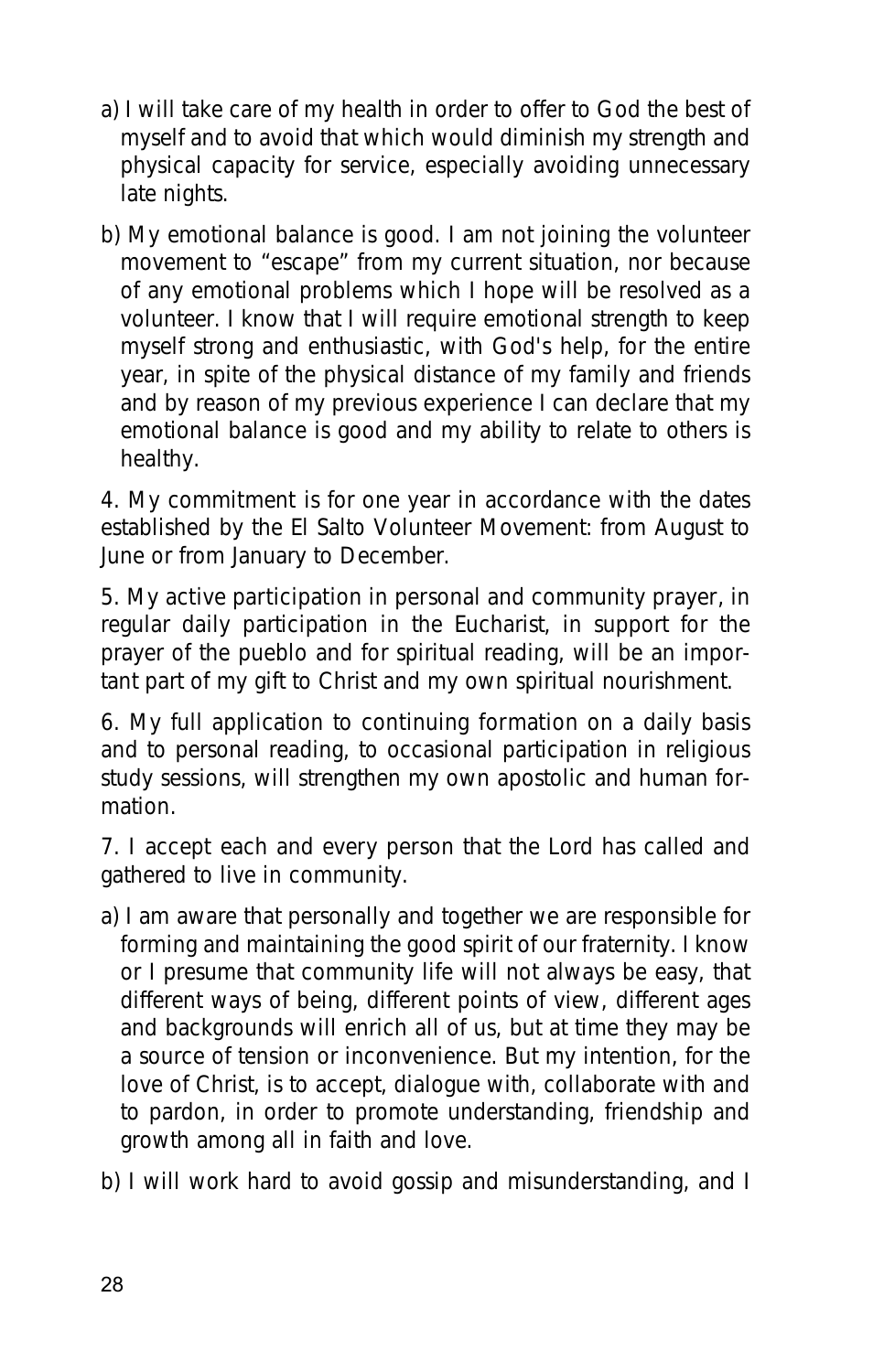will see to it myself and as part of the group that jokes or poking fun do not become hurtful, tiring nor irritating.

c) I will watch my language, even when I am only with other missionaries, while avoiding all vulgarity or inappropriate words, keeping in mind my responsibility as a missionary. I will not use justifications such as "That is just the way I talk." In front of people on the mission I will be especially careful to use vocabulary and a way of relating with others that is worthy of my mission as a missionary.

8. I want to wholeheartedly surrender myself to Christ, collaborating in the **building up of his kingdom**:

- a) I agree to go wherever I may be sent by the Brother Director for the time he specifies and to do my best in the work entrusted to me.
- b) I will pay attention to the needs of the people and the pueblo. I will place my talents, abilities and knowledge at the service of the human development and evangelization of the people in the pueblos.
- c) I will, with enthusiasm and good humor and in accord with the community, contribute my constructive criticism, my ideas and creativity to renew and adapt, in the best possible way, our apostolate to the needs of the people and the traits of the Lasallian charism.
- 9. To **live with and as Jesus**, who was poor:

I will serve gratuitously, I will share my goods and talents, I will cooperate in my work for the good of the community, I will dress simply, I will take care of my health, I will have an interest in and commit myself to the people in the Sierra with whom I will share my life.

I will carry out my year of service freely …

10. For the love of Jesus, to whom I have devoted my entire being, especially this year, **I will open my heart** to all who make up the community and to the persons with whom I live and/or serve. I will avoid any form of exclusive love and avoid excluding others.

11. As a way of **living out God's will** I accept the organization of and the authorities responsible for the Volunteer Movement: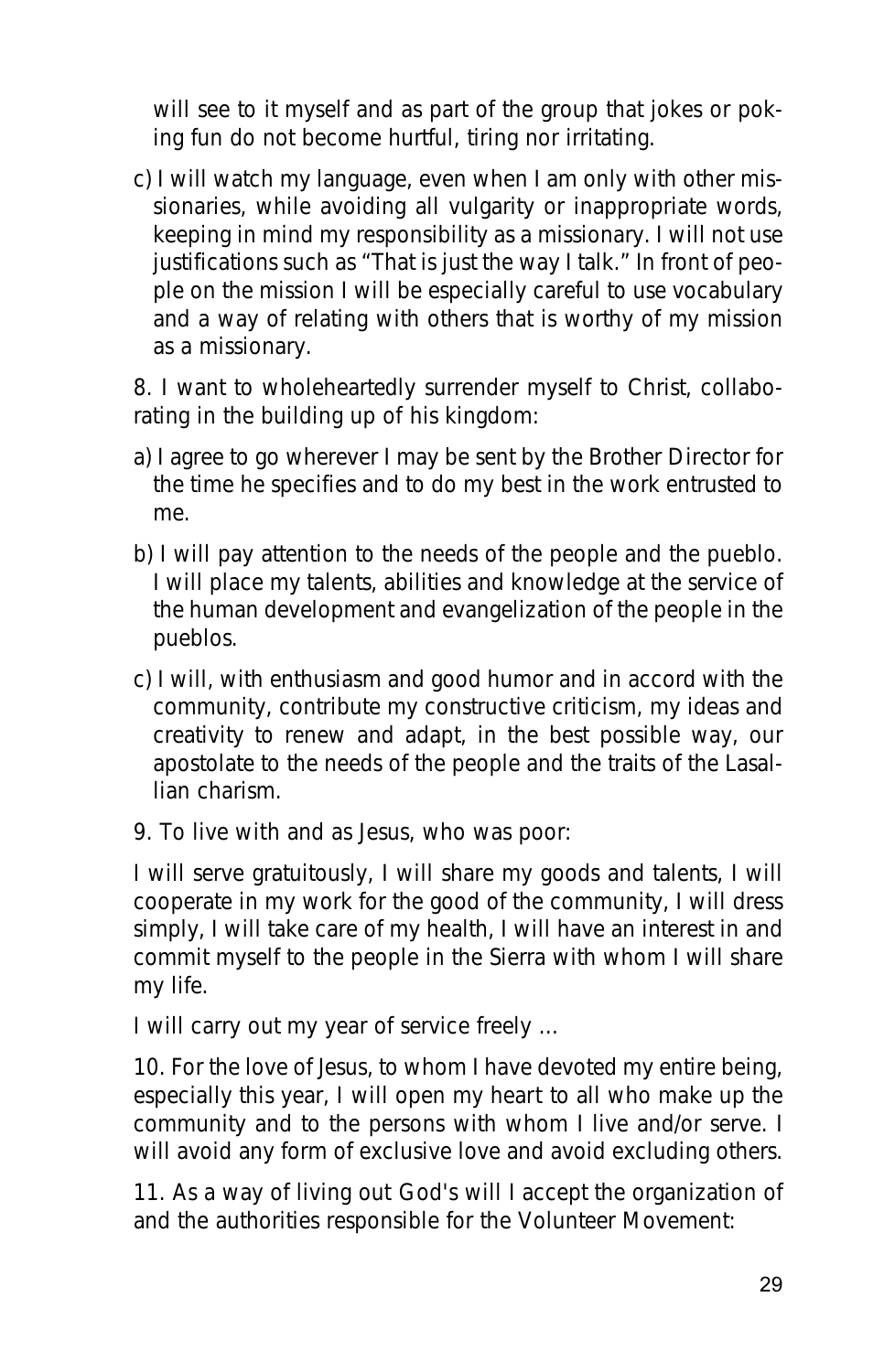- a) Brother Visitor, as God's representative at the District level and responsible for the Volunteer Movement.
- b) Brother Director and the Brothers in the community, who are God's representatives at the local level and in charge of the Volunteer Movement.
- c) The Coordinator and Sub-Coordinator who are delegates of the Brother Director to preside over and coordinate the life of the Volunteer fraternity as well as others who will be appointed within the fraternity for various services.
- d) I will participate actively in drawing up our Community Annual Program (CAP) to plan our community life and our apostolate and I will take great care in carrying it out.
- e) I will be punctual in fulfilling the responsibilities assigned to me for the good running of the community, as regards the house or our apostolate and mission.

12. During **my time as a volunteer** I will not absent myself from the community without authorization from the Brother Director. I will be especially careful not to ask for permission to be absent unless it involves a very significant event or a very important personal situation (health, studies...) or my closest relatives (parents, brothers and sisters).

I accept the fact that there will only be two holiday periods during the year outside the community: the last two weeks in December and the month of July.

- 13. Regarding **my expenses**:
- a) I am grateful to the Lasallian community for covering my needs for food, lodging and ongoing formation, as well as normal apostolate expenses.
- b) I will wash my own clothes and (if needed) iron them.
- c) I agree to pay for personal expenses: toilet articles, personal medicines, photographs, personal items, postage for personal correspondence.
- d) I will pay for long-distance telephone calls and I will see to it that these calls are brief and not too frequent. Out of respect for others in the community and in order to maintain the healthy distance from my former way of life, I will also see to it that the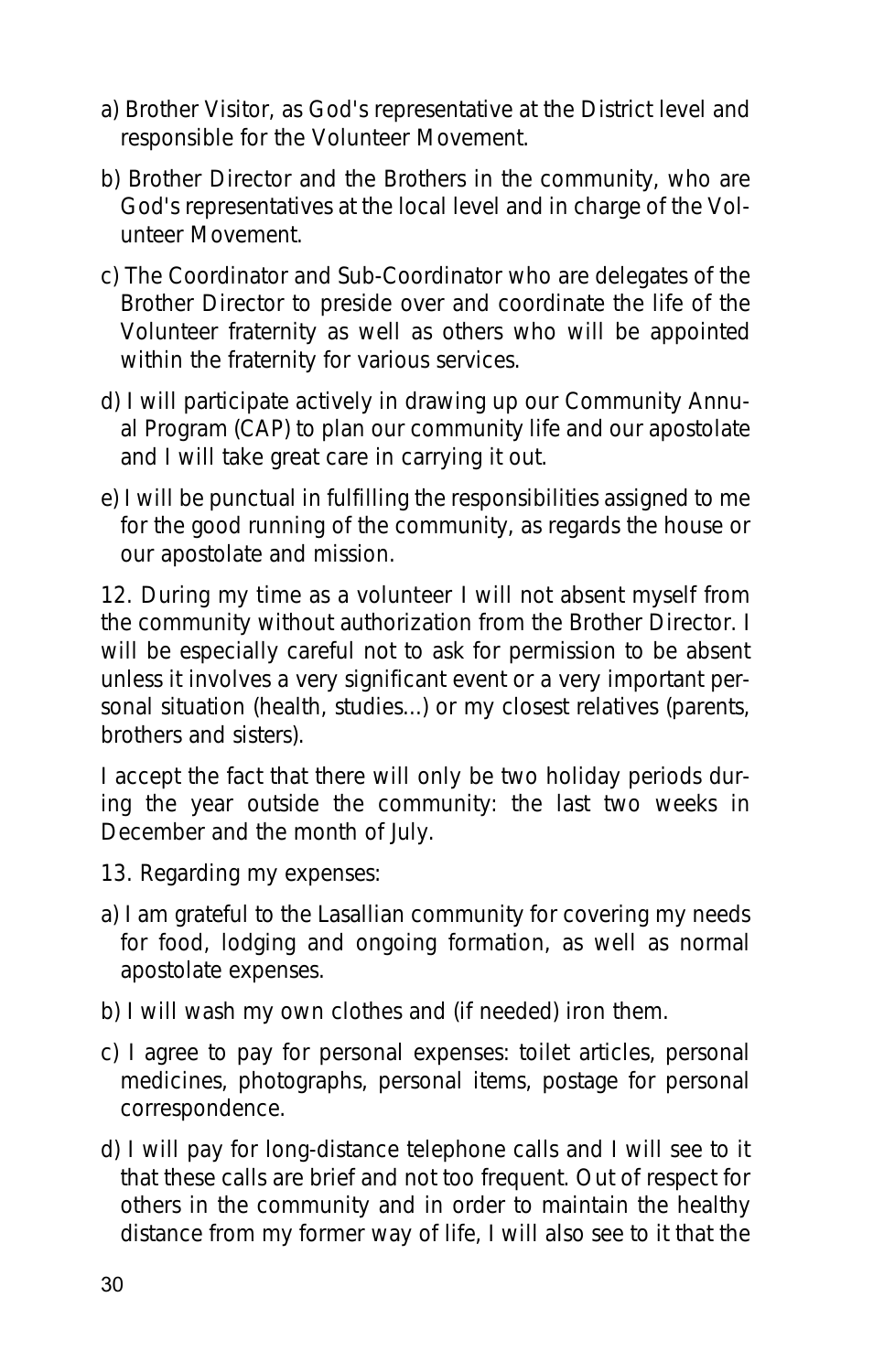telephone calls I receive are brief and not too frequent.

- 14. I will see to it that my **spiritual life** is marked by:
- A great love for the Blessed Virgin Mary as mother, guide and friend.
- A great esteem for Saint John Baptist de La Salle, for the Brothers who are Saints and Blessed, and for the entire Lasallian ministry.
- A great desire and will to become familiar with and to follow in the footsteps of the patrons of the community: Blessed Brother Scubilion and Saint Teresa of the Child Jesus who were known in a special way for always doing more than was required of them and doing it very well, until death, for the love of Jesus.

15. **In summary**: During my year as a volunteer I will aim to make Jesus Christ the center of my life.

- I know that my personal fulfillment and my happiness are important,
- I know that building the community is essential,
- I know above all that human and spiritual service to persons is fundamental, but I want the focus and the purpose of my decision to be Jesus Christ. I want to unite myself with him, I want to dedicate myself to him and I trust that he will bring my decision to commit myself for this year as a Lasallian Volunteer in the Sierra of Durango to a happy conclusion.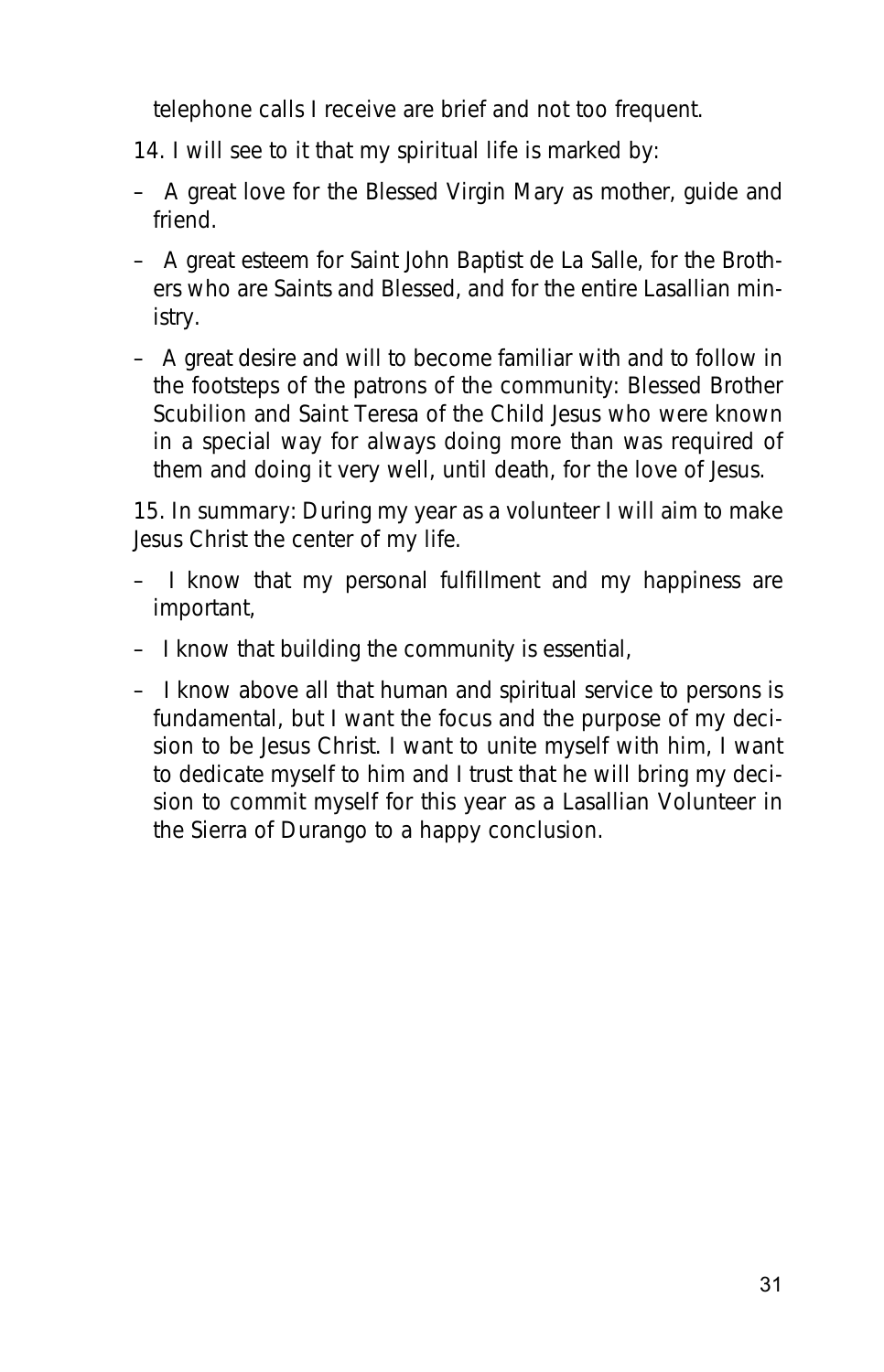# 7. Impact

It is not easy to detail the impact that the Volunteer Movement has had over the course of these ten years. Nevertheless, keeping in mind the testimony from people, clergy, the Bishop, the Brothers and the volunteers themselves, as well as verification from the life in the pueblos, several results can be highlighted.

- a) In the Sierra and in the Prelature:
- The programs of human development have had an impact on the population. Committees, committed to building community centers and running them, have been set up. The campaign for a decent home has succeeded in increasing the number of three-bedroom homes, one bedroom for the parents, another for boys and another for girls. Popular organization has promoted beneficial activities for the population such as road improvements, secondary or primary schools in towns, and electrification. Community centers have helped community participation in common projects and individual and community human improvement.
- The example of the volunteers, the themes of raising public awareness and courses on the rights of women have all helped to trim down acts of male chauvinism, to motivate women to respect themselves more, and to motivate men to establish relationships distinguished more by dialogue than by imposition.
- The processes of evangelization have consolidated and helped in purifying the faith of the pueblo, halted the advance of Jehovah's Witnesses and Evangelicals, and they have helped in discovering the aspect of social commitment to the common good, so characteristic of Christians.
- The training of pastoral ministers, the active participation of the Lasallian community in the overall plan pastoral ministry in the Prelature, the good working relationship with the Bishop and clergy, have all been signs of the new ecclesiology that has been attempted in the Sierra: a church of communion and participation, a church community of ministries and charisms, a church as a sacrament of salvation for all.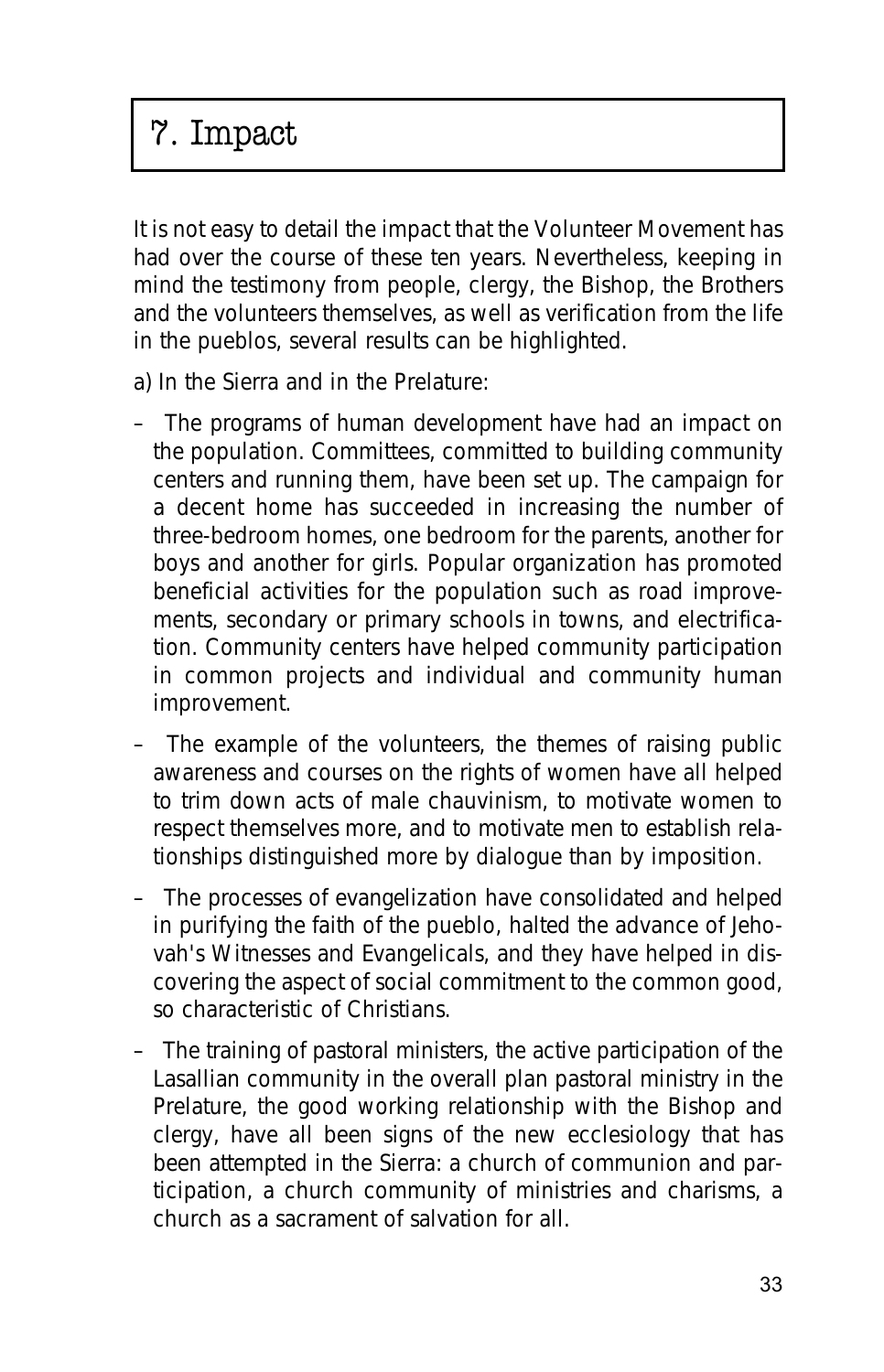- The continued training of extraordinary ministers of the Eucharist, of catechists in service of children and young people, of youth counselors, of those in charge of community centers, of liaisons in the pueblos in charge of the Christian foundation program, of promoters of education in human rights in many communities throughout the Sierra. All of this has strengthened a broad network of lay persons committed in and for the pueblos.
- The commitment of local youth groups and the living example of the volunteers has boosted Christian leadership among the young and has promoted their vocation of service in their own environment and their sense of missionary service abroad.
- b) In the Lasallian Family:
- The El Salto Volunteer Movement has been a pioneer and an example for other volunteer programs that were established later on.
- The support of the volunteers has made for better didactic missionary contributions and an improved organization of the mission of Holy Week in the Sierra.
- The volunteer movement is a call and an opportunity for young people who feel called to a more radical commitment in service of the poor.
- Vocations to the priesthood, religious life, and to the life of a committed lay Lasallian have flourished during the volunteer movement.
- Many former volunteers continue their faith and service commitment when they return to their own surroundings, especially as pastoral ministry consultants or as consultants to youth groups in high schools, universities or parishes. Some have established the Adrian Nyel Community in which they commit themselves formally to live Lasallian ideals in coordination with the local Brothers' community.
- The volunteer movement of El Salto has been a meeting place for young people from different Lasallian Districts and from different countries. Within the Institute this movement is seen as an emerging response from the guidelines of recent General Chapters.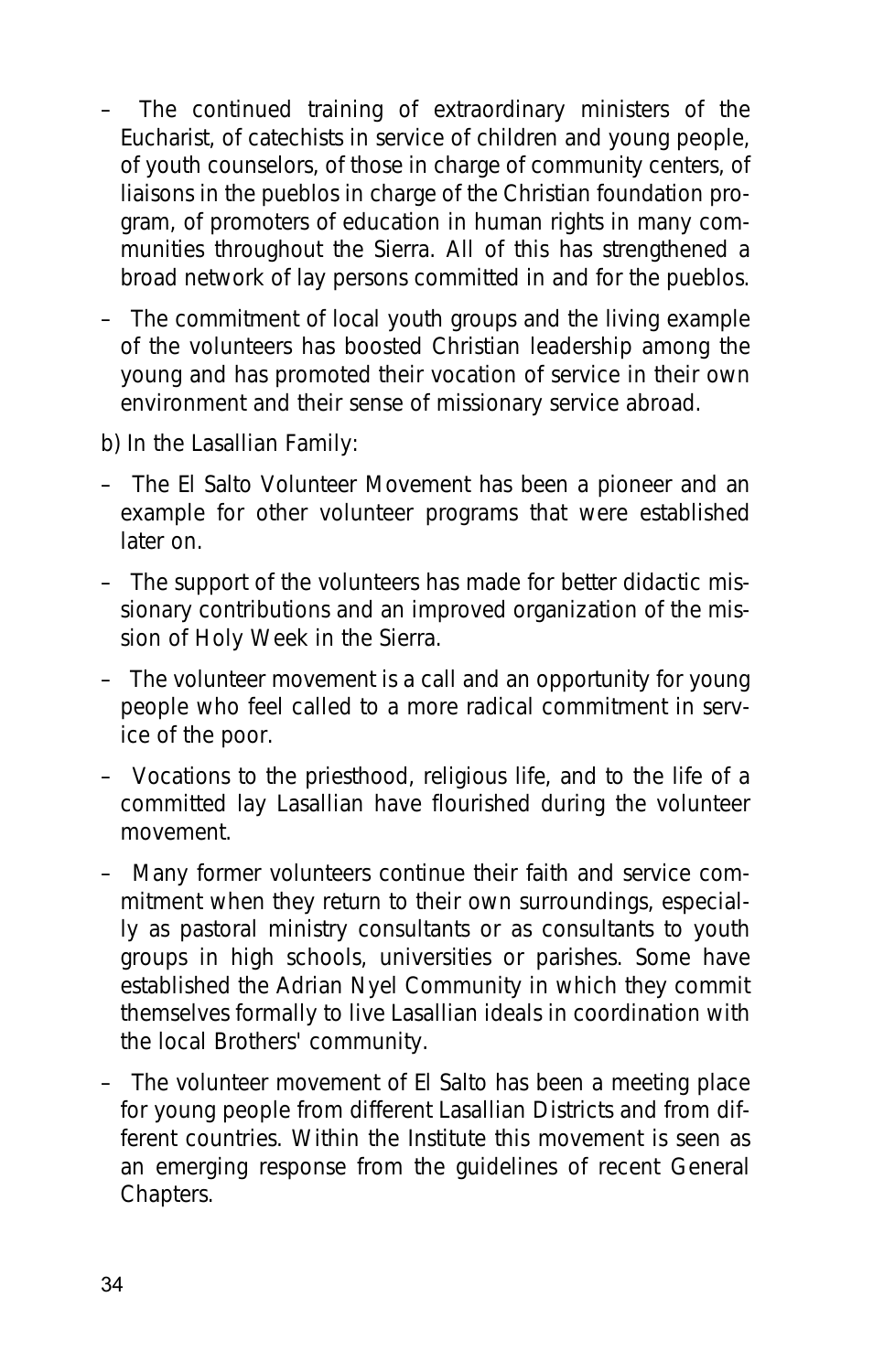### 8. Finances

During the ten years of existence of the Volunteer Movement all financing has been left up to Providence in the form of contributions from the District and from benefactors. The volunteer offers his or her service gratuitously and is not paid, not even for personal expenses. The parents of the volunteer do not contribute for the upkeep of the volunteer. The services rendered to the people are likewise done gratuitously. There is a reasonable fee requested for food for those who participate in the courses given in El Salto, and this fee does not cover the costs. Fees are often paid by means other than with money such as with beans, corn, fruit or eggs.

So the financial backing of the Volunteer Movement has depended on the support received from the District of North Mexico, from the monthly, bi-annual or annual contributions by former students of the French Institute in Laguna, coordinated by Mr. Juan José Martín Bringas and from the free room and board offered to the volunteers by families during their stay in the mission pueblos. To facilitate and legalize these financial donations the Lasallian Volunteer Movement Association, A.C., was set up in the city of Monterrey, Nuevo León, with the authority to receive donations and to issue legal, tax-deductible receipts to the Treasury Department.

For material improvements of the Victory Cultural and Social Center, in addition to the first and crucial support of Father José Anaya Rodríguez who built the first residence, significant donations have been received by Proyde in Spain; also from Adveniat in Germany; from French Lasallians and from the Brothers in the District of San Francisco. These donations have served to purchase the house where the female volunteers reside, to buy the property and to build the pastoral ministry center located across from the Victory Cultural and Social Center, to purchase the land for and then to build the parking area, to improve facilities of the Victory Center and to buy vehicles needed for the mission.

The Lasallian community is also the intermediary for donations which the North American Christian Foundation for Children and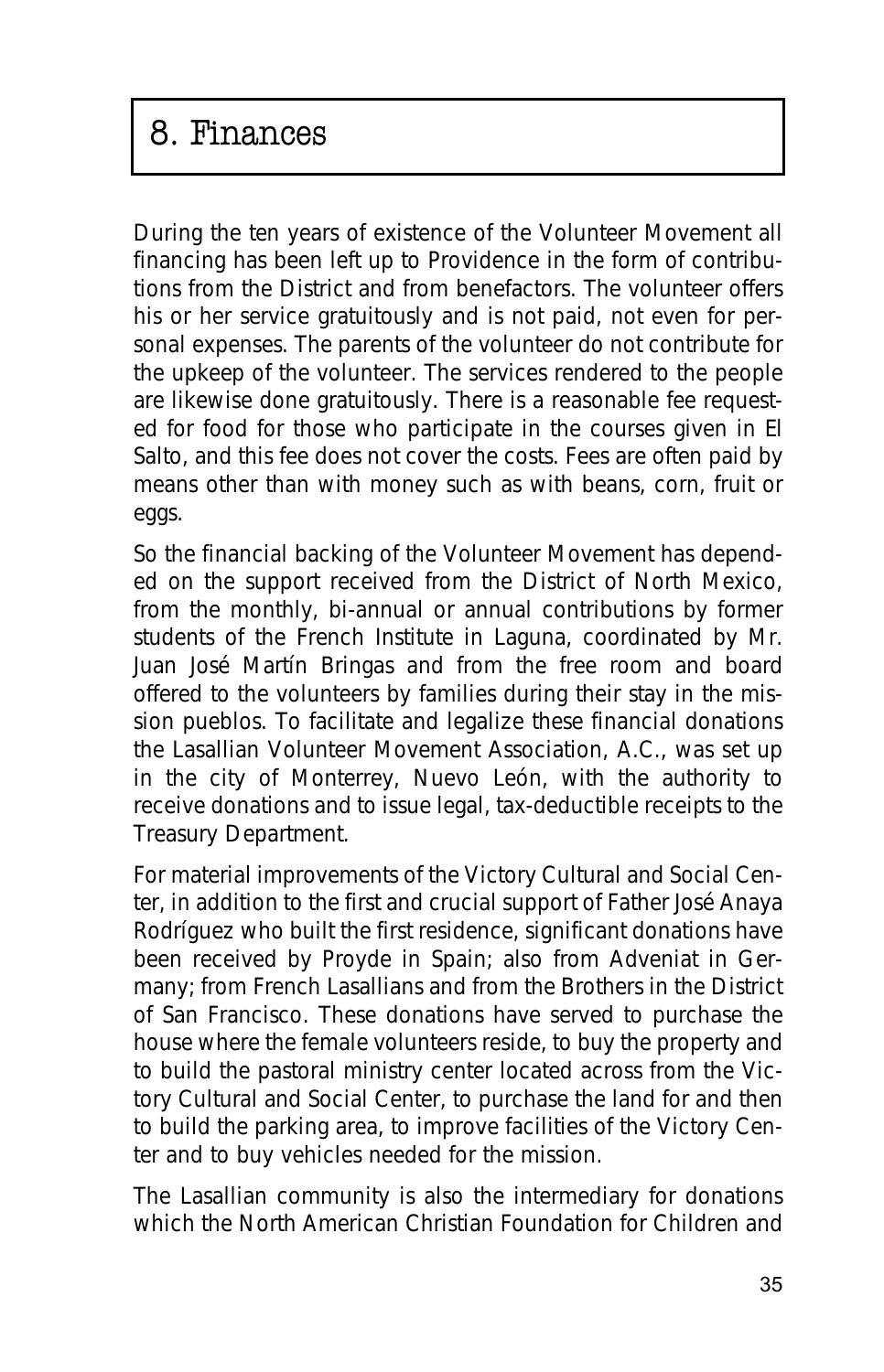the Elderly of Kansas City (USA) sends monthly to approximately one-thousand children in the Sierra. Using this valuable resource, the volunteers provide different welfare and development activities in favor of children throughout the Sierra: launching the "Decent Home" campaign with a view to home improvement, acquiring educational resources, installing sports facilities and hosting games for children, acquiring more library materials and increasing the toy library in the Community Center, responding to urgent needs of health or nutrition.

Given the fact that the services provided by the community are gratuitous and some are even subsidized by the community itself, for example in large measure the materials and room and board for the participants in the courses at the Victory Center, there are no resources available in order to be financially self-sufficient.

The issue of project support has been discussed without finding an acceptable solution. One possible perspective would be to set up productive "workshops" or experimental farming camps which would offer technological and educational services to people in the Sierra. This topic needs to be studied and then a decision could be made.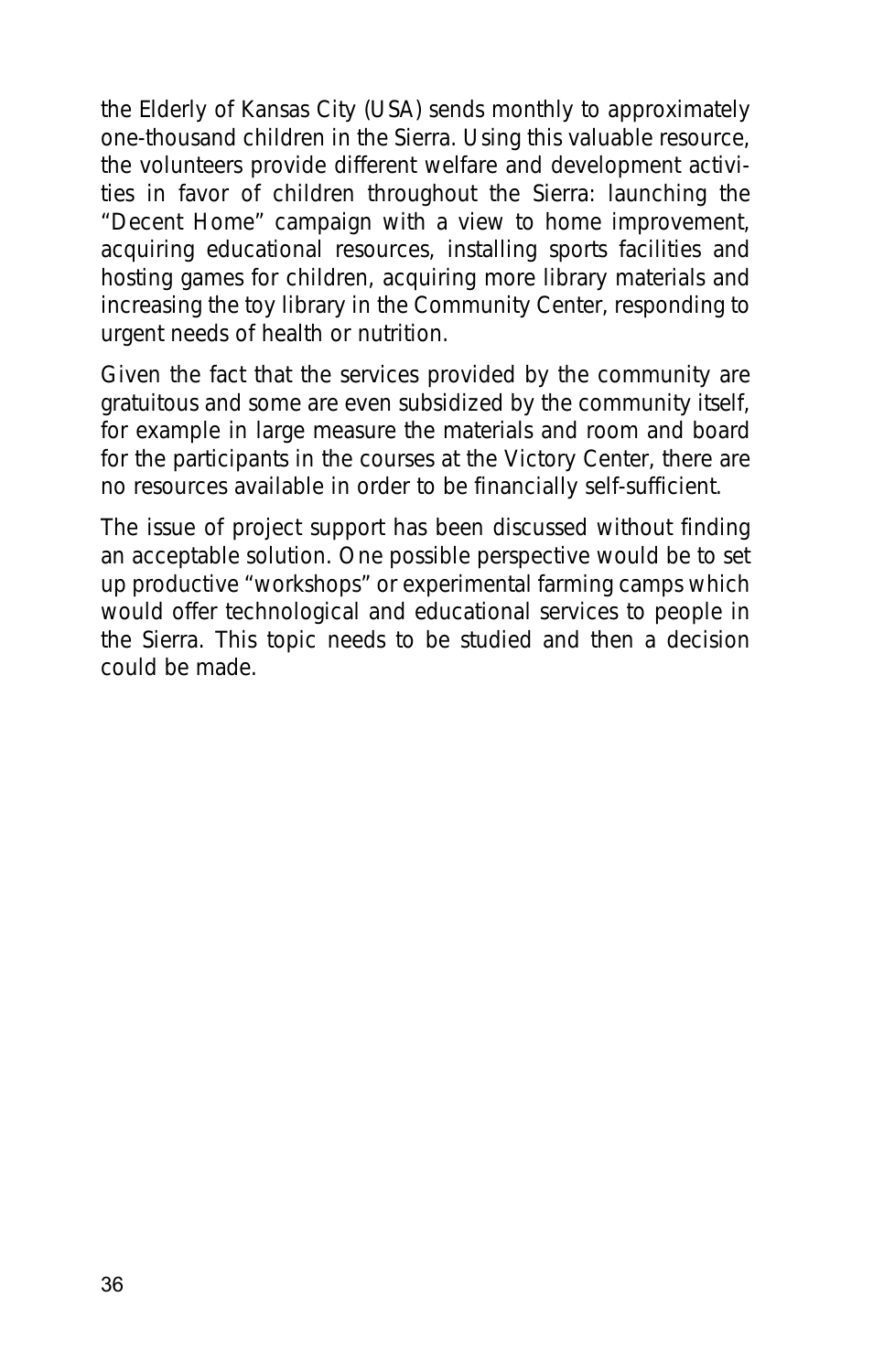# 9. Perspectives for the future

The Victory Cultural and Social Center's influence is not limited to the Prelature of El Salto, since former volunteers, organized at the national level as the "Adrian Nyel Community," in their various places of origin, continue to be committed to and united with the Brothers in high schools, universities, parishes and educational apostolic movements in their efforts for the young, in favor of the poor. Several former volunteers have opted for the religious life as Brothers, Priests or Sisters.

Future projects look inspiring: to develop a broad network of community centers in towns where there will be a systematic Christian education available for all, the establishment of a radio station that would support the work of human development and evangelization, opening a technical preparatory school in service of country people...a university forestry program...the creation o new, influential communities of Brothers in the Sierra of Durango itself or in other needy places in the country.

The community of Brothers and volunteers found a complete sign of commitment and dedication in the painful death of Adriana Cortés Cedillo, a Lasallian volunteer who died on May 20, 2000. The community vehicle overturned as it was returning from a mission, and Adrian, after having lived her last missionary service with all her heart, which was her custom, and having received the sacrament of confirmation and a plenary indulgence of the Jubilee Year of 2000, was called by the Father to his Kingdom of love. Adriana, from heaven, continues interceding for this community, where Lasallian Association among Brothers and lay, is made real, simply and deeply, by living its commitment to love the Lord, in faith and in community, in service of Christian education for the people who are poor and marginalized in the Sierra of Durango.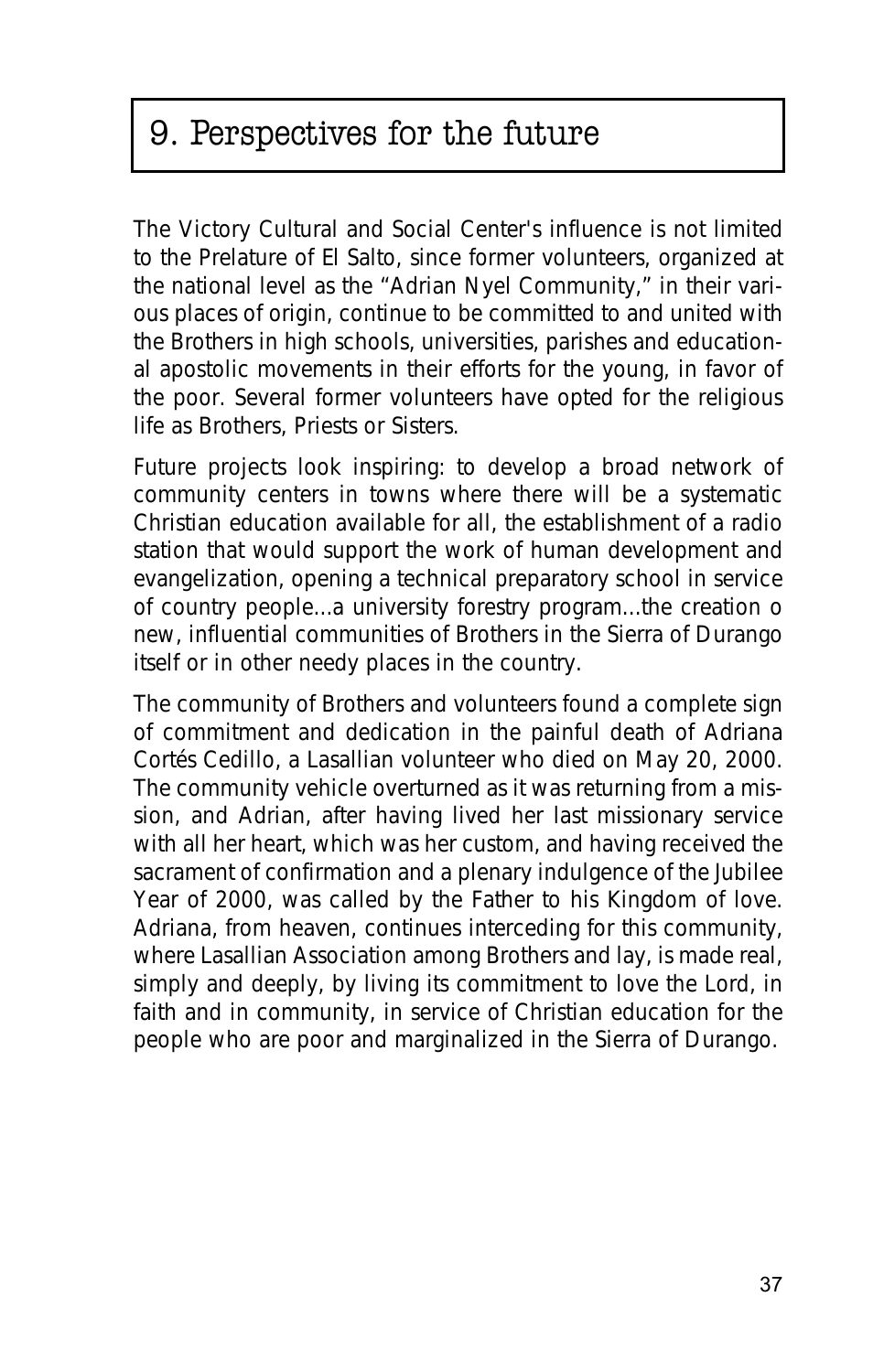### For the reflection

- What have you learnt from this Lasallian experience?
- Which types of Lasallian Volunteer experiences exist in your Region?
- Which are their characteristics?
- Which are the links with the pastoral ministry of the local Churches?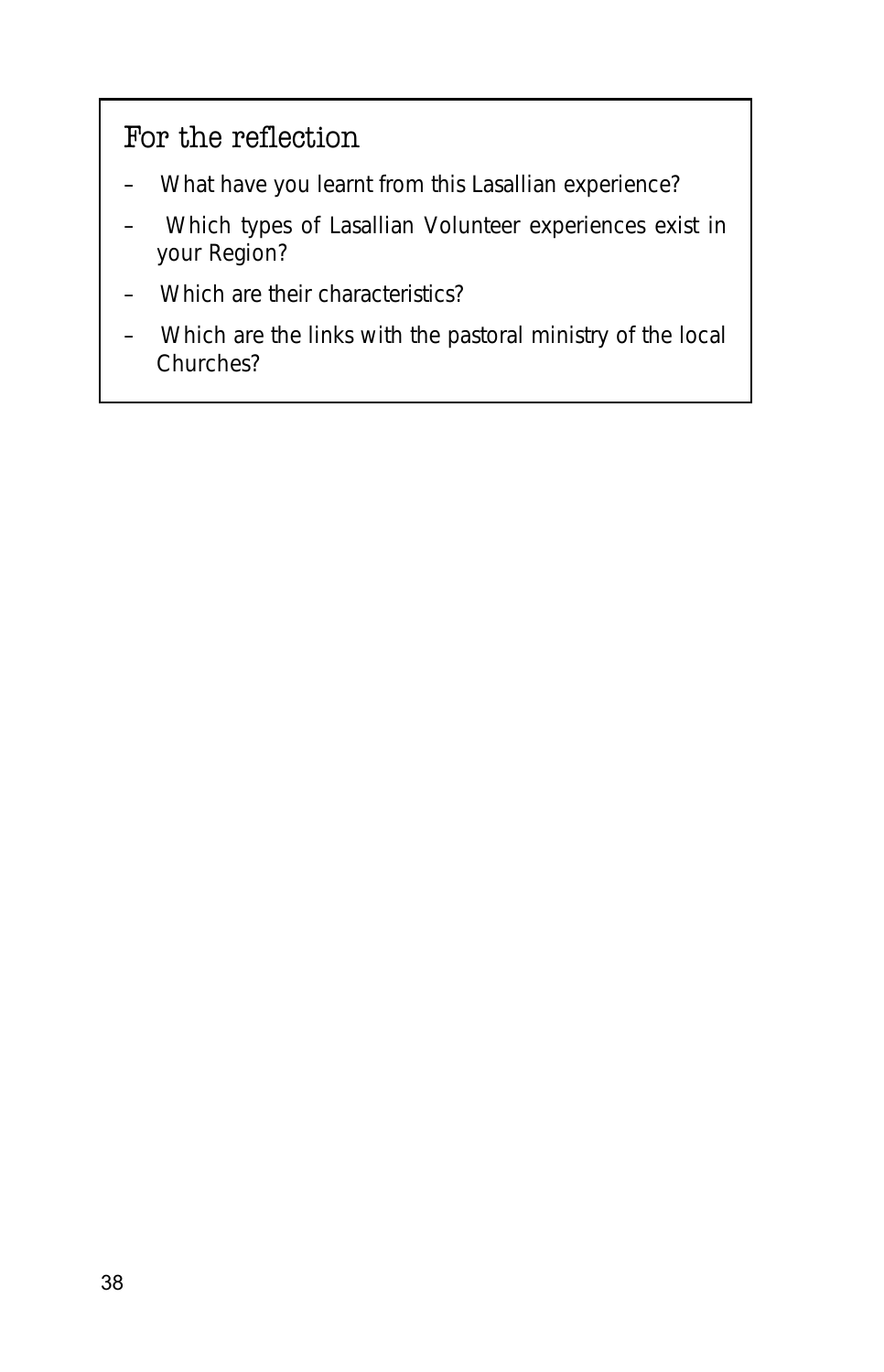### **CONTENTS**

| 1. Needs and the current situation.                           | 5  |
|---------------------------------------------------------------|----|
| 2. Our history.                                               | 9  |
| 3. The Lasallian program in El Salto, Durango.                | 13 |
| 4. The missionary volunteer movement in El Salto,<br>Durango. | 15 |
| 4.1 Mission and vision.                                       | 17 |
| 4.2 Program elements                                          | 18 |
| 5. Accomplishments and apostolic perspectives.                | 25 |
| 6. Volunteer program policies.                                | 27 |
| 7. Impact.                                                    | 33 |
| 8. Finances.                                                  | 35 |
| 9. Perspectives for the future.                               | 37 |